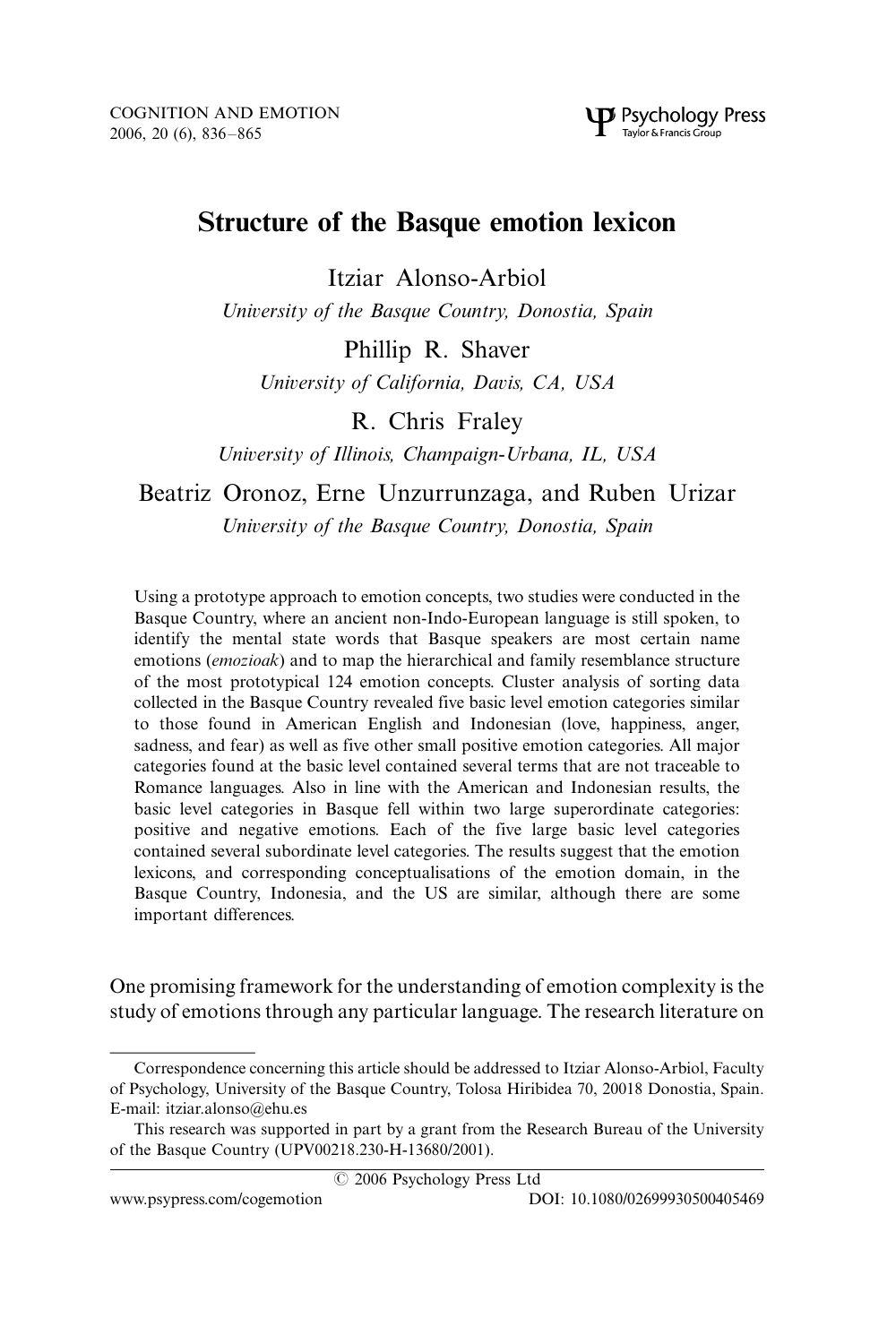''basic emotions'' (e.g., Ekman, 1992) deals mainly with American studies of facial expressions, and most structural studies of the emotion lexicon are based on American English. Researchers have long disagreed about the extent to which human emotional phenomena, including the social-cognitive representation of the emotion domain, are cross-culturally universal or culturally constructed. Studies of different emotional phenomena, including facial expressions of emotion, dimensions underlying emotion categories, and the ways in which emotions are represented in language, have generally supported the claim that there is a core set of emotions that are expressed and recognised in all cultures (see Shaver, Murdaya, & Fraley, 2001, for an overview). But there have also been many challenges to this view. Several philosophers and anthropologists have maintained that some cultures have no name for, and thus no conception of, particular emotions recognised in other cultures (e.g., Lutz & White, 1986), that different cultures place different emphases on particular emotions (e.g., Levy, 1984), and that different cultures have devised different conceptions of emotion (e.g., Lutz, 1988).

In recent years, the rigid distinction between ''universality'' and "relativism" has been breaking down. Wierzbicka (1999), who conducts detailed qualitative studies of the representation of emotions in words, for example, has presented cross-linguistic evidence for both universality and cultural specificity. Ekman (1992) has labelled his approach ''neurocultural'' to indicate that although there is a hard-wired neural substrate for some emotions and emotional expressions, these emotions and expressions are contextualised within cultures and regulated by cultural ''display rules''. Shaver et al. (2001) found both substantial similarities and interesting differences in the linguistic categorisation of emotions, suggesting an underlying commonality augmented and shaped by local emphases. They argued that the emotion research field needs more studies conducted in different cultures, based on languages with different historical roots, so that the issue of universality vs. difference can be evaluated in the light of a more extensive database. In creating this database, it is important that some of the same methods be used, because it is difficult to compare results based on divergent methodologies. Here, we report two studies conducted in the Basque Country, where an ancient non-Indo-European language, Basque, has survived in the midst of various Romance languages (especially French and Spanish). The methods we used are based on a prototype approach to emotion concepts and a set of research techniques already used by Shaver and colleagues in different cultures.

# Prototype approach to emotion concepts

We applied techniques developed by Shaver and colleagues (e.g., Shaver et al., 2001; Shaver, Schwartz, Kirson, & O'Connor, 1987; Shaver, Wu, &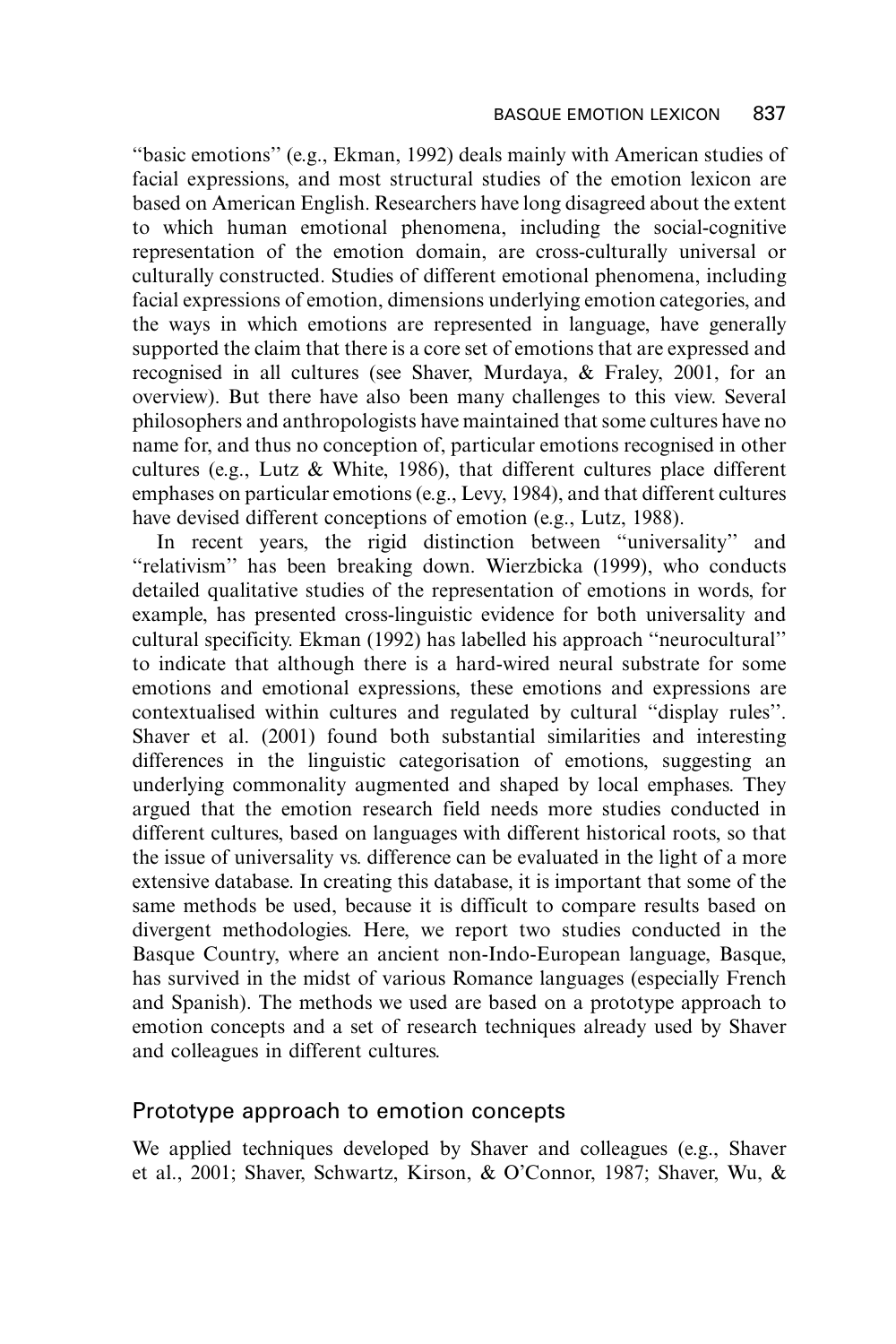Schwartz, 1992; based on work by Fehr & Russell, 1984) in studies in the US and Indonesia to examine the representation of emotions in the Basque  $l$  language.<sup>1</sup> The theory behind these techniques, called the prototype approach to categorisation, was first proposed by Rosch (1978; Rosch, Mervis, Gray, Johnson, & Boyes-Braem, 1976) in her writings about ''fuzzy categories'' in everyday language and cognition  $-\alpha$  categories for which there are no clear ''classical'' definitions based on necessary and sufficient features. Despite their inherent fuzziness, such categories can be roughly defined in terms of prototypes and central features, and arranged hierarchically according to conceptual levels, which Rosch (1978) called superordinate, basic, and subordinate. This approach to categorisation has continued to prove useful in studies of perceptual and linguistic development, memory, and social categorisation.<sup>2</sup>

An example of a fuzzy superordinate category is animal, which includes diverse members and is difficult to define using necessary and sufficient features. Within that category are diverse creatures, such as dogs, birds, and snakes, which share few identical physical features but are all members of the animal kingdom. Within the fuzzy basic level category birds, there are subordinate level categories  $-$  parrots, canaries, penguins, and so on  $-$  which differ as well but can be summarised in terms of a list of largely shared, although not universally shared, prototypical features (having feathers, flying, laying eggs, and so on).

Rosch's research revealed that most everyday linguistic and cognitive distinctions are made at the basic level of categorisation (e.g., houses, chairs, cars, cats, and dogs), which is the highest level at which categories have a single "prototype"  $-$  a best or most typical exemplar or list of relatively central features. One can visualise a prototypical dog and know what to expect of it and do with it, but one cannot visualise animals as a whole in a similarly concrete, unified, functional image. Object categorisation tends to be quickest at the basic level, and children tend to learn words that designate basic level object categories first during language acquisition (Rosch, 1978; Rosch et al., 1976).

When Rosch's (1978) approach is applied to the domain of emotions, with emotions being conceptualised as psychological or behavioural ''objects'' (i.e., experienced and observable events that unfold in regular, script-like although variable and context-sensitive  $-\omega$  ways within particular episodes) it is possible to conceptualise their mental representations as implicit event prototypes or scripts. Like other fuzzy categories, emotion categories can be

 $1$ <sup>1</sup> The description of the prototype method in this section is adapted from Shaver et al. (2001).<br><sup>2</sup> However, some authors prefer other methods of comparing emotion concepts in different

languages (e.g., Wierzbicka, 1984).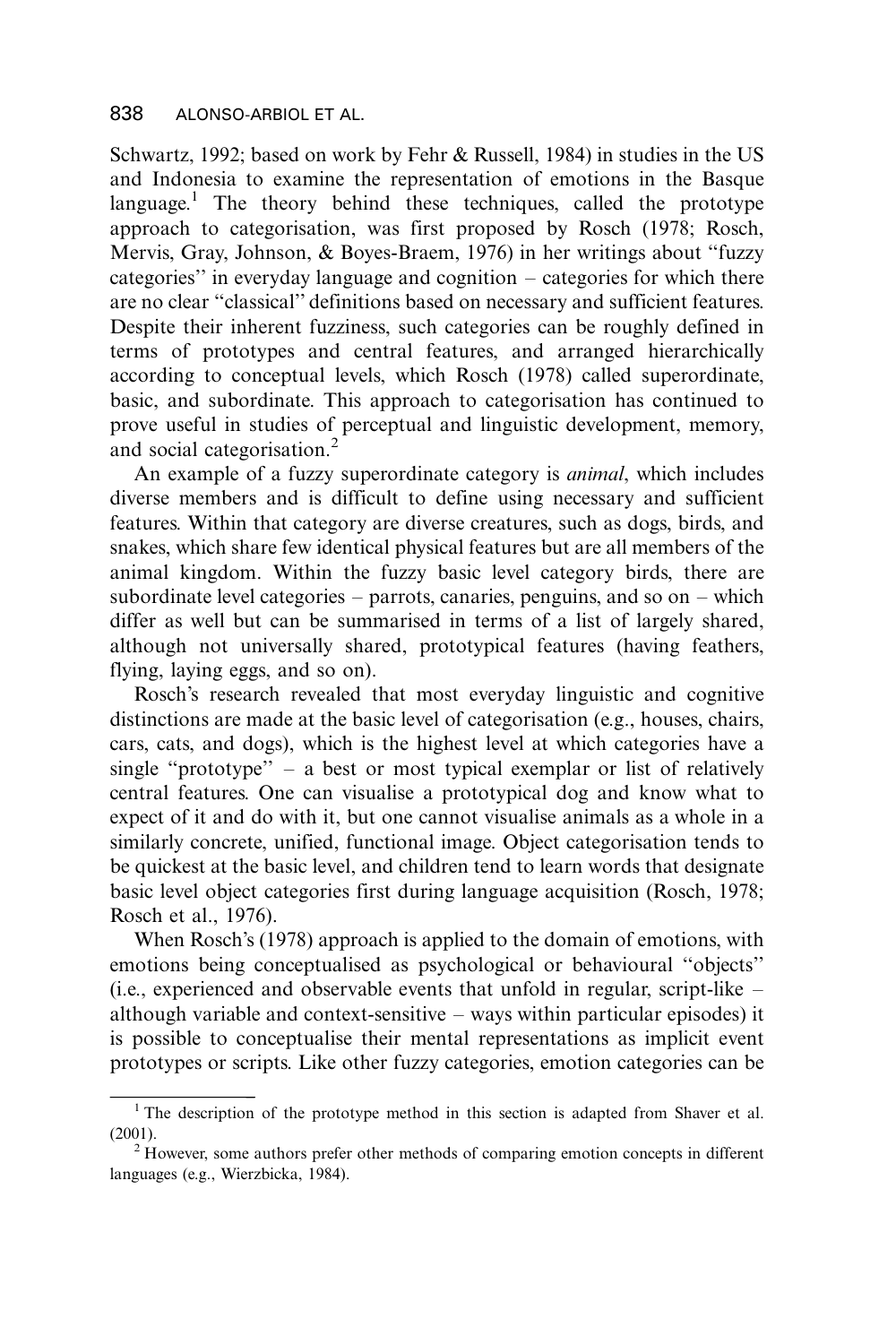arrayed hierarchically, in terms of superordinate, basic, and subordinate levels. Theoretically, concepts at these levels should function psychologically like the corresponding concepts in the domains of buildings, furniture, animals, and so on. People should tend to make preliminary ''cuts'' of the emotion domain at the basic level, and children should learn basic level emotion concepts first during language acquisition. Preliminary evidence suggests that both of these hypotheses are correct (Bretherton & Beeghley, 1982; Bretherton, Fritz, Zahn-Waxler, & Ridgeway, 1986; Shaver et al., 1992). To the extent that different languages and cultures create different emotion category systems, people in those cultures who use those languages should make different intuitive judgements in social situations, which might sometimes lead to different understandings and social outcomes.

## Procedures used in the present studies

The techniques used by Shaver and colleagues to elucidate the structure of the conceptual domain of emotions in different cultures and languages include: (a) determining which mental state nouns in a particular language are considered by most native speakers to designate emotions; and (b) determining how native speakers view the relations among the emotions named by these nouns. Emotion nouns, rather than adjectives (angry), adverbs (angrily), or verbs (to scream furiously), are used to increase the psychological similarity of emotions to ''objects'' in Rosch's studies. This encourages research participants to think about emotions as ''things'' and reduces the number of items to be sorted without strongly affecting the overall content, since many emotion adjectives and adverbs are closely related to the corresponding nouns. The first part of this procedure, selecting words that most native speakers agree are names of emotions, is important because other approaches to lexical studies of emotion are likely to include mixtures of emotions and non-emotions or skew the selection of terms away from everyday language and toward a particular emotion theory.<sup>3</sup>

The second part of our procedure is based on Rosch's (1978) claim that objects or entities in fuzzy categories bear family resemblances to each other.

<sup>&</sup>lt;sup>3</sup> An example of this problem occurs, in our opinion, in Heider's (1991) otherwise interesting and informative ethnographic book about the emotion concepts used by particular Indonesian subcultures. Heider collected words using a free-association technique, resulting, at least according to our criteria, in a mixed list of emotions and non-emotions. Other examples include hierarchical and circumplex studies conducted by Scherer and Wallbott (1994), Ortony et al. (1987), and Russell et al. (1989), who chose emotion terms based partly on pre-existing theories about what the resulting representational structures should look like. Whenever researchers do this, they risk creating self-fulfiling distinctions that are not necessarily representative of everyday language. As will be seen, we attempted to find a list of prototypical emotion concepts based on native speakers' own judgements of appropriateness and prototypicality.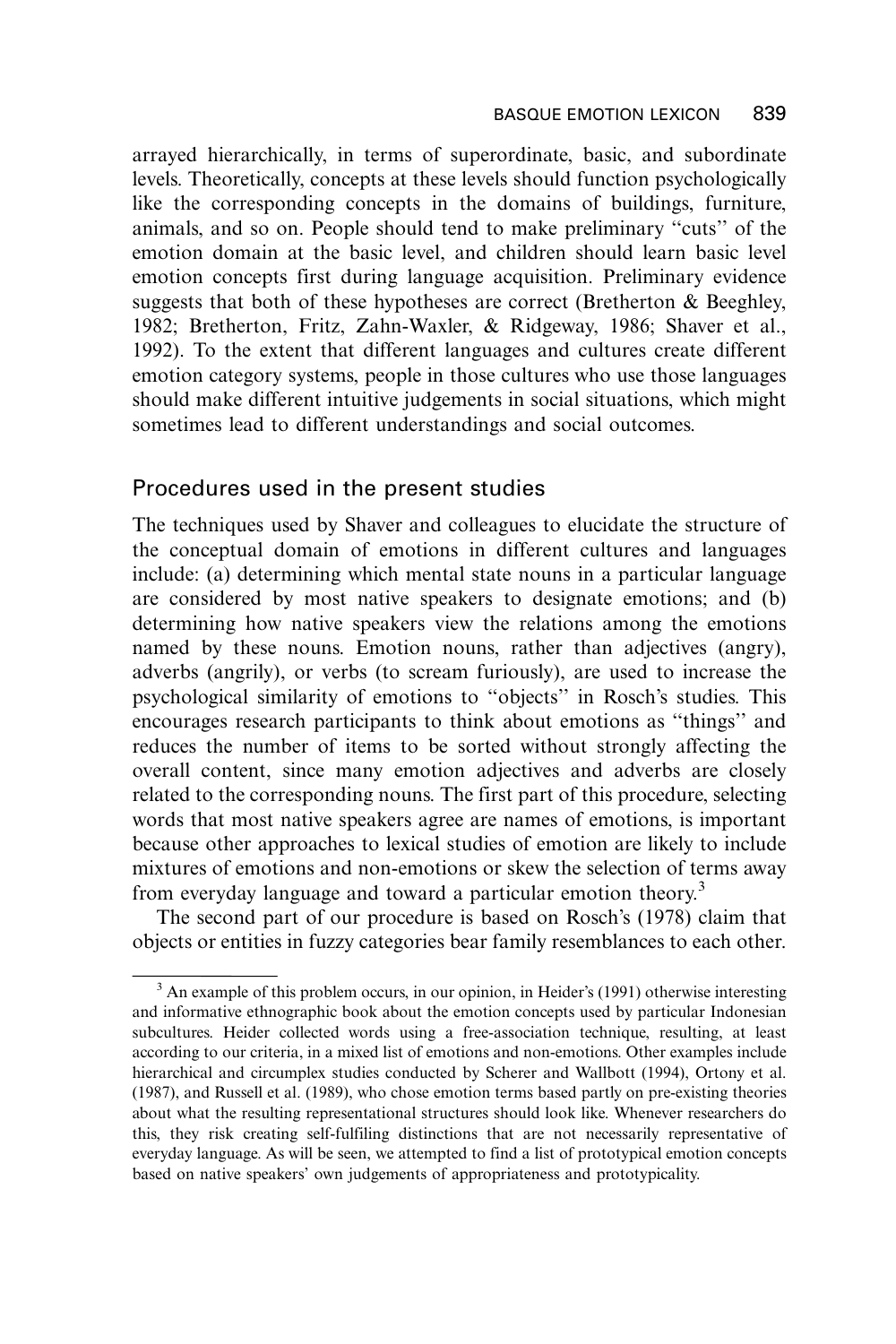When research participants make decisions about which emotions belong in the same category, they may use slightly different criteria for different judgements. In recent years, controversy has developed about whether people's judgements in emotion name sorting studies are based on memories of co-occurrence of particular emotions in personal experience or semantic knowledge about the similarities and connectedness between pairs of named emotions (e.g., Feldman Barrett & Fossum, 2001; Schimmack & Reisenzein, 1997). Both bases for similarity/ relatedness judgements are compatible with the idea that people possess implicit representations of emotional events they have repeatedly experienced, witnessed, and heard or read about. There are presumably numerous ways people can think about the relations between particular pairs or groups of emotions. What we wish to determine is how these numerous ways do or do not map onto a common implicit conceptual hierarchy.

Cluster-analysing the co-occurrence matrix that results from an emotionname sorting task is based on the assumption that languages are likely to contain a ''family'' of terms that designate different forms of biologically and culturally important emotions, and that family resemblances and interfamily differences will cause these interrelated terms, on average (across many participants), to form statistical clusters. The concepts that receive more discussion will presumably have more words addressed to them (a process called ''hypercognition'' by Levy, 1973). The ways in which the emotion subfamilies and families aggregate at higher and higher levels of the resulting cluster diagram should reveal the implicit organisation of the sorters' knowledge of the emotion domain.

Following this line of reasoning, Shaver et al. (1987) created a large and theory-neutral list of potential emotion names in English and had a group of college-aged research participants in the US rate them according to how prototypical each one was of the category emotion. The top-rated 135 emotion terms were then typed onto cards, one emotion per card, and given to a second group of participants, each of whom placed them into categories based on family resemblance. The number and size of the categories were left to each participant's discretion. A hierarchical cluster analysis of the resulting co-occurrence matrix produced the structure summarised in Table 1. There were two implicit categories at what might be considered the superordinate level: positive and negative emotions. Within the positive category, there were two major basic level categories: love and happiness. There was also a very small surprise category. Within the negative superordinate category, there were three basic level categories: anger, fear, and sadness. Within each of these basic level categories, there were from two to six subordinate level categories, resulting in a total of 24 subordinate categories.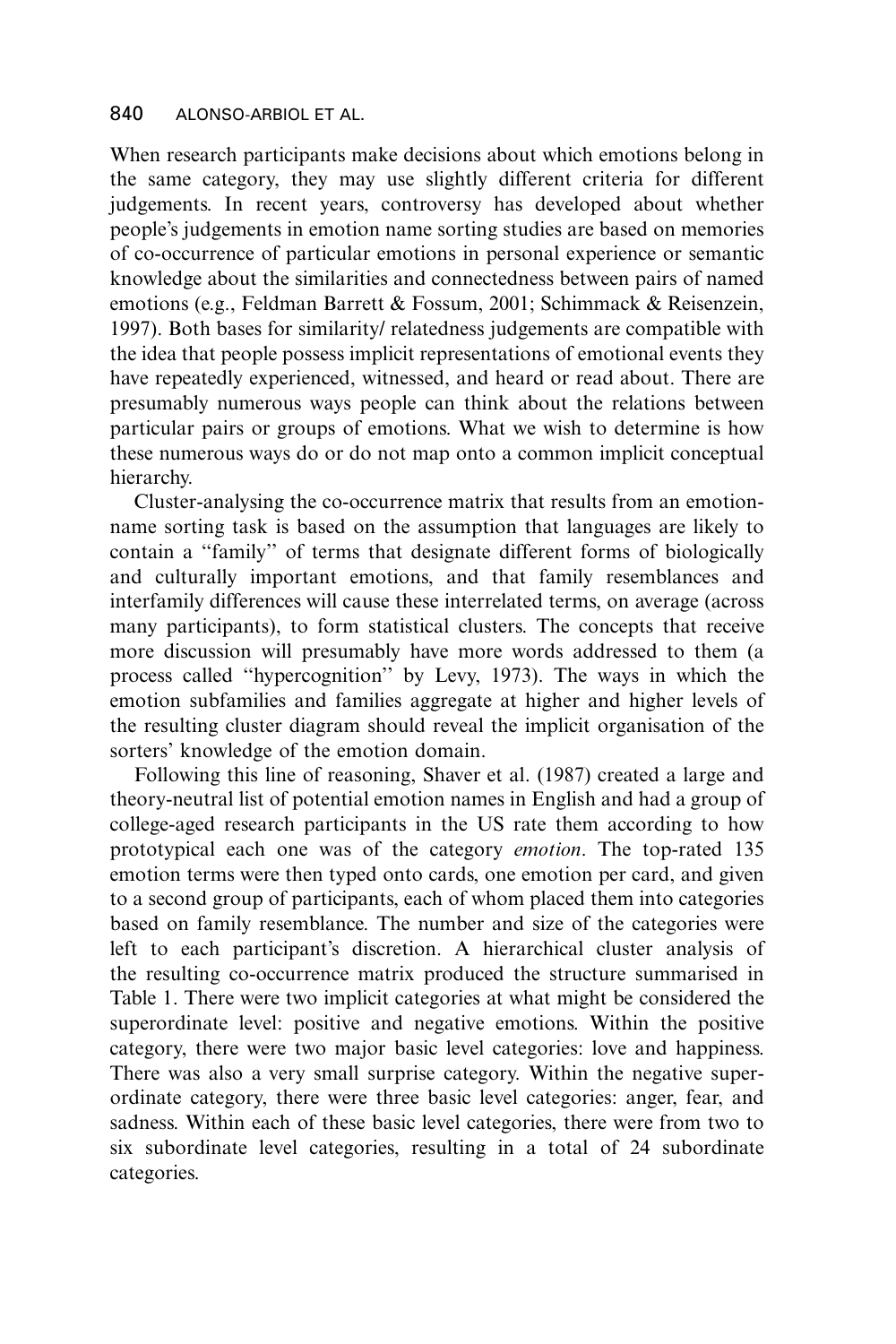| Hierarchical levels |         |                                                                                                                                                                                                                                                                                                                                                                                                                                                            |  |
|---------------------|---------|------------------------------------------------------------------------------------------------------------------------------------------------------------------------------------------------------------------------------------------------------------------------------------------------------------------------------------------------------------------------------------------------------------------------------------------------------------|--|
| Superordinate Basic |         | Subordinate                                                                                                                                                                                                                                                                                                                                                                                                                                                |  |
| Positive            | Love    | (1) adoration, affection, love, fondness, liking, attraction, caring,<br>tenderness, compassion, sentimentality; (2) arousal, desire, lust,<br>passion, infatuation; (3) longing<br>[3 groups; 16 terms; $12\%$ of the total]                                                                                                                                                                                                                              |  |
| Positive            |         | Happiness (1) amusement, bliss, cheerfulness, gaiety, glee, jolliness, joviality,<br>joy, delight, enjoyment, gladness, happiness, jubilation, elation,<br>satisfaction, ecstasy, euphoria; (2) enthusiasm, zeal, zest, excitement,<br>thrill, exhilaration; (3) contentment, pleasure, pride, triumph; (4)<br>eagerness, hope, optimism; (5) enthrallment, rapture; (6) relief<br>[6 groups; 33 terms; 25% of the total]                                  |  |
| Negative            | Anger   | (1) aggravation, irritation, agitation, annoyance, grouchiness,<br>grumpiness; (2) exasperation, frustration; (3) anger, rage, outrage,<br>fury, wrath, hostility, ferocity, bitterness, hate, loathing, scorn, spite,<br>vengefulness, dislike, resentment; (4) disgust, revulsion, contempt;<br>$(5)$ envy, jealousy; $(6)$ torment<br>[6 groups: 29 terms: $22\%$ of the total]                                                                         |  |
| Negative            | Fear    | (1) alarm, shock, fear, fright, horror, terror, panic, hysteria,<br>mortification; (2) anxiety, nervousness, tenseness, uneasiness,<br>apprehension, worry, distress, dread<br>[2 groups; $17$ terms; $13\%$ of the total]                                                                                                                                                                                                                                 |  |
| Negative            | Sadness | (1) agony, suffering, hurt, anguish; (2) depression, despair,<br>hopelessness, gloom, glumness, sadness, unhappiness, grief, sorrow,<br>woe, misery, melancholy; (3) dismay, disappointment, displeasure;<br>(4) guilt, shame, regret, remorse, alienation, isolation, neglect,<br>loneliness, rejection, homesickness, defeat, rejection, insecurity,<br>embarrassment, humiliation, insult: (5) pity, sympathy<br>[5 groups; 37 terms; 28% of the total] |  |

#### TABLE 1 Emotion hierarchy in American English

Note: The table is based on Shaver et al. (1987).

A parallel study (Shaver et al., 2001) was conducted in Indonesia, where an Austronesian language, Bahasa Indonesia, is spoken. The words used in this study were culled from the Indonesian dictionary by several native speakers, without regard to the English words used in the American study. The cluster-analytic results of the Indonesian study are summarised in Table 2. As in American English, there were two superordinate level Indonesian categories: positive and negative emotions. Within the positive category, there were again two major basic level categories: love and happiness. There was no "surprise" category, because the word "surprise" did not make the cut-off used to decide which emotion names would be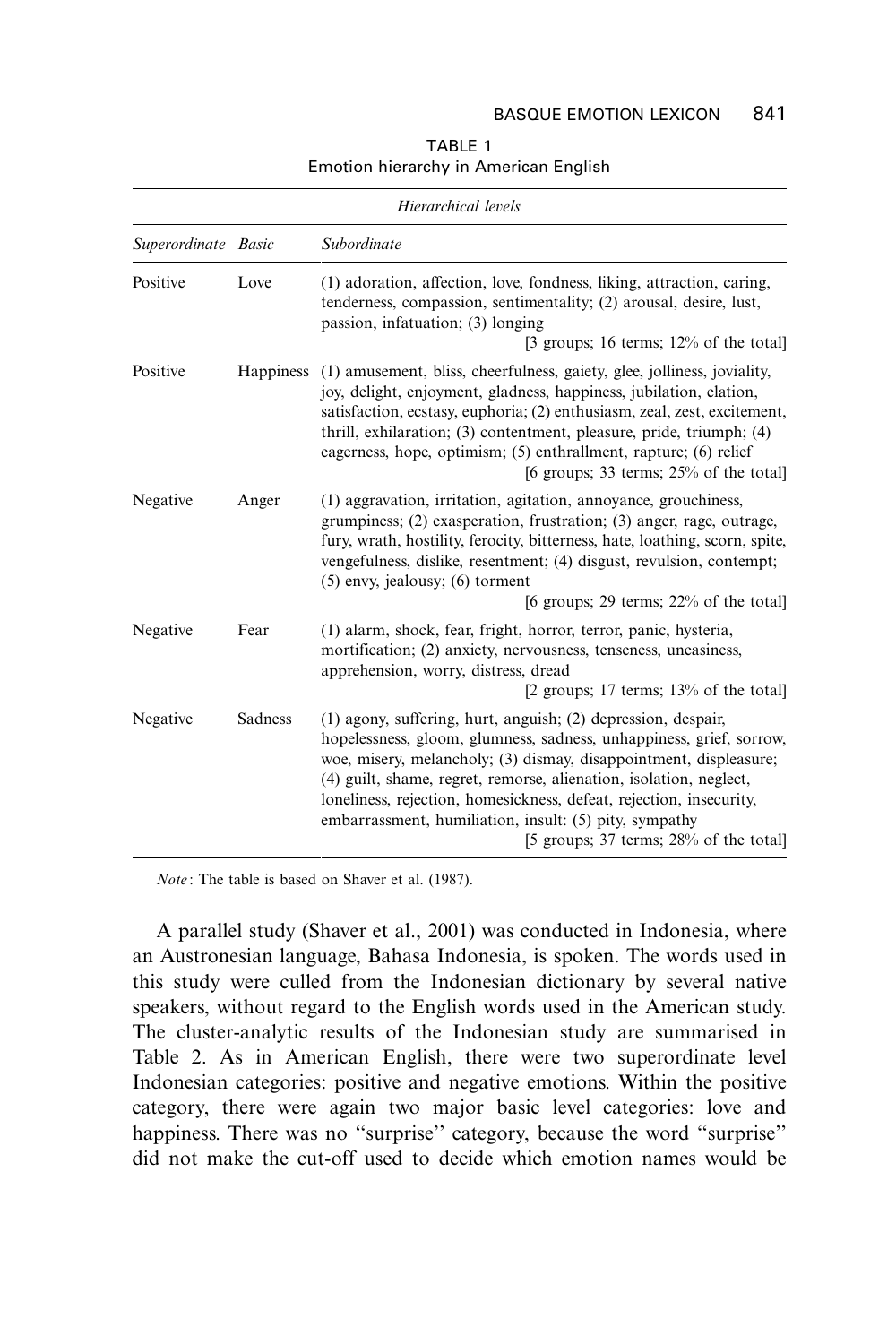| Hierarchical levels |                       |                                                                                                                                                                                                                                                                                                                                                                                                                                                                                                       |  |
|---------------------|-----------------------|-------------------------------------------------------------------------------------------------------------------------------------------------------------------------------------------------------------------------------------------------------------------------------------------------------------------------------------------------------------------------------------------------------------------------------------------------------------------------------------------------------|--|
| Superordinate Basic |                       | Subordinate                                                                                                                                                                                                                                                                                                                                                                                                                                                                                           |  |
| Positive            | cinta<br>(love)       | (1. nonsexual desire) ingin, kepingin; (2. sexual desire/arousal)<br>hasrat, berahi, terangsang, bergaira, gairah; (3. liking, fondness)<br>demen, suka; (4. attraction, enchantment) terkesiap, terbuai,<br>terpesona, terpikat, tertarik; (5. love) perasaan, getar hati, setia,<br>edan kesmaran, kangen, rindu, kemesraan, asmara, mesra, cinta,<br>kasih, sayang<br>[5 groups; 26 terms; 21% of the total]                                                                                       |  |
| Positive            | senang<br>(happiness) | (1. respect, admiration) bangga, kagum; $(2.$ happiness, joy) asik,<br>sukacita, sukaria, bahagia, senang, girang, gembira, ceria, riang;<br>(3. calmness, security) damai, aman, tenteram; (4. satisfaction,<br>contentment) lega, kepuasan, puas; (5. boldness, confidence) berani,<br>yakin; (6. feeling good about right actions) ikhlas, tulus; (7. justified<br>pride) berbesar, besar hati; (8. quiet, mature confidence) rendah<br>hati, sabar, tabah                                         |  |
|                     |                       | [8 groups; 26 terms; 21% of the total]                                                                                                                                                                                                                                                                                                                                                                                                                                                                |  |
| Negative            | marah<br>(anger)      | $(1.$ angry boredom, feeling fed up) <i>bosan</i> , <i>jenuh</i> ; $(2.$ <b>jealous distrust</b> )<br>cemburu, curiga; (3. envy, resentment) tinggi hati, iri, berdengki,<br>dengki; (4. pent-up anger) gemas, gregetan; (5. bitterness) ngambek,<br><i>tersingung</i> ; (6. hatred, loathing) muak, benci, dendam; (7. anger,<br>vexation) histeris, senewen, emosi, kesal, sebal, mangkel, dongkol,<br>jengkel, panas hati, kalap, murka, naik darah, naik pitam, marah,<br>berang, geram           |  |
|                     |                       | [7 groups; 31 terms; 25% of the total]                                                                                                                                                                                                                                                                                                                                                                                                                                                                |  |
| Negative            | takut<br>(fear)       | (1. fear, trembling) gentar, takut; (2. nervousness, restlessness)<br>berdebar, kebat-kebit; (3. anxiety, worry, confusion) kalut, gusar,<br>kecemasaan, cemas, kawatir, waswas, bimbang, bingung, galau,<br>gundah, gelisah, risau                                                                                                                                                                                                                                                                   |  |
|                     |                       | [3 groups; 16 terms; 13% of the total]                                                                                                                                                                                                                                                                                                                                                                                                                                                                |  |
| Negative            | sedih<br>(sadness)    | $(1. \text{hurt, sham})$ kecil hati, malu; $(2. \text{symbolby})$ simpati, tersentu;<br>(3. feeling moved, touched) haru, keharuan; (4. pity, compassion)<br>prihatin, iba, kasihan; (5. sadness, grief) murung, pilu, sendu, sedih,<br>duka, dukacita; (6. crushed, broken-hearted) sakit hati, pedih hati,<br>patah hati, remuk hati; (7. hopelessness, despair) frustrasi, putus<br>asa, putus harapan; (8. regret, remorse) berat hati, penyesal, sesal<br>[8 groups; 25 terms; 20% of the total] |  |

#### TABLE 2 Emotion hierarchy in Indonesian

Note: The table is based on Shaver et al. (2001).

included. Within the negative category, there were three basic level categories: anger, fear, and sadness. Within each of these basic level categories, there were from 3 to 8 subordinate level categories, for a total of 31 subordinate categories in all. Despite some interesting differences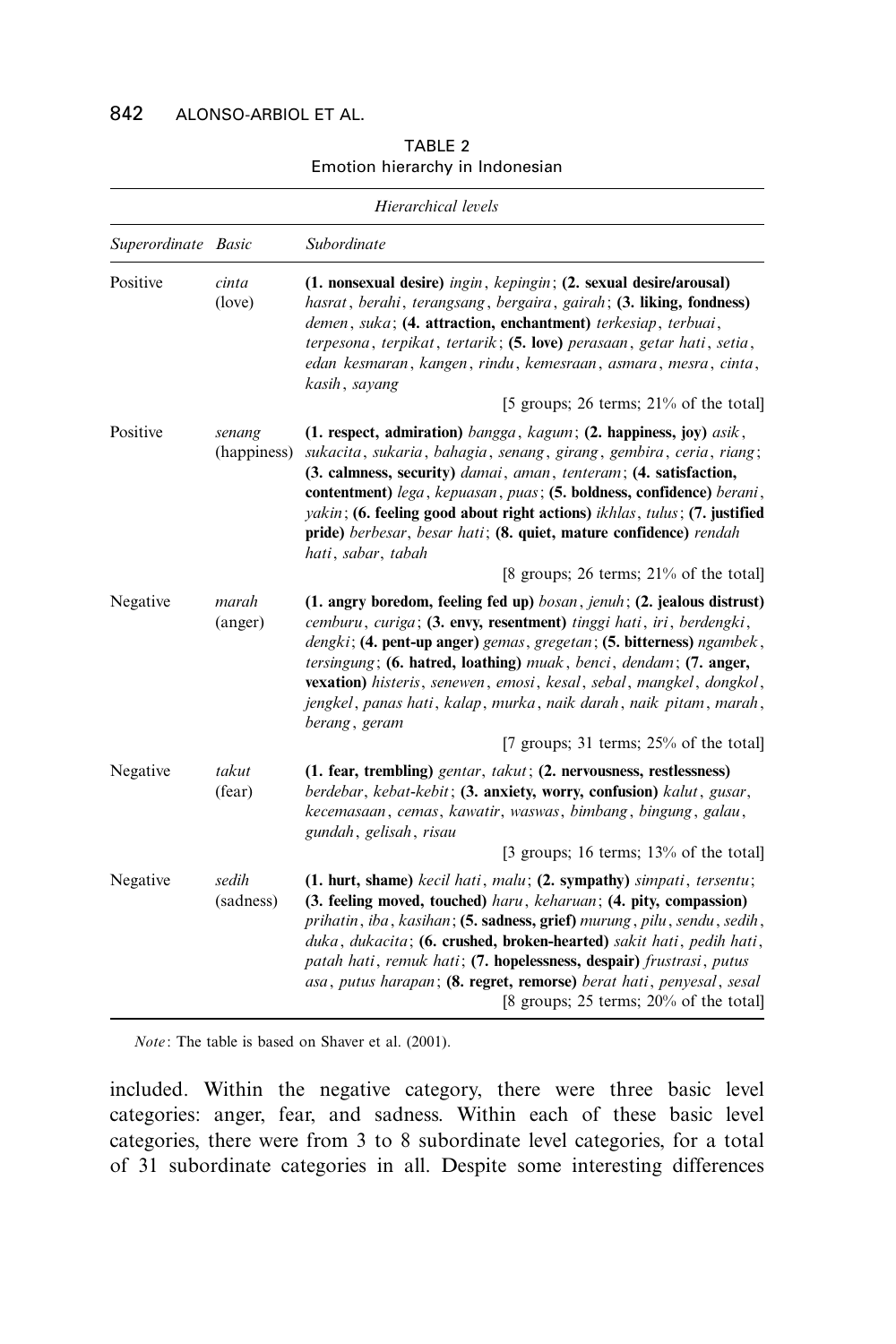between the American and Indonesian results at the subordinate level, the overall patterns of results from the two studies were strikingly similar.

A third study (Shaver et al., 1992) was conducted in Beijing, China, and the results were similar in most respects to the American and Indonesian results but different in other respects. At the superordinate level there were again two categories: positive and negative emotions. At the basic level, however, love was not a clearly separate basic level category in the superordinate positive emotion category. Instead, a few love-related words (translated as liking, liking/love, love/admiration, and fascination) were embedded within a large group of happiness-related words; they did not form a separate, distinct cluster. Within the negative superordinate category, there were the familiar anger, fear, and sadness categories at the basic level, along with two additional negatively toned categories: shame and ''sad love'' (the latter containing words translated, for example, as unrequited love, nostalgia, and sorrow/love). Thus, the results from the three studies combined suggested that there are many cross-cultural and cross-linguistic similarities in implicit representations of the emotion domain, but that there are also interesting differences that might affect social perception and categorisation. The purpose of the studies reported here is to extend our explorations to another language, Basque, which is not a member of the three language families studied previously.<sup>4</sup>

# Basque language

The Basque language, Basque (or Euskara), is a unique non-Indo-European language which may conceivably have roots in the earliest history of human habitation of western Europe:

On the whole, in spite of the regional differences, archaeologists are satisfied that the record of occupation in the Basque Country from the palaeolithic to the end of the Bronze Age is one of continuity: everything points to the uninterrupted presence of the same people, with their culture evolving in place and receiving influences, but not invasions, from elsewhere in Europe. Consequently, the Basques [may] be direct descendants of the original human settlers of Europe, the Cro-Magnon people of some 35,000 years ago (Trask, 1997, pp. 8–9).

Trask (1997, p. 35) also says that Basque is a genetically isolated language: ''There is not the slightest shred of evidence that it is related to any other living language ... Basque is beyond dispute the sole surviving pre-Indo-European language of western Europe''.

<sup>&</sup>lt;sup>4</sup> A possible interpretation bias coming from an Anglo perspective was reduced in this study by having some researchers who were not fluent or able to think in English.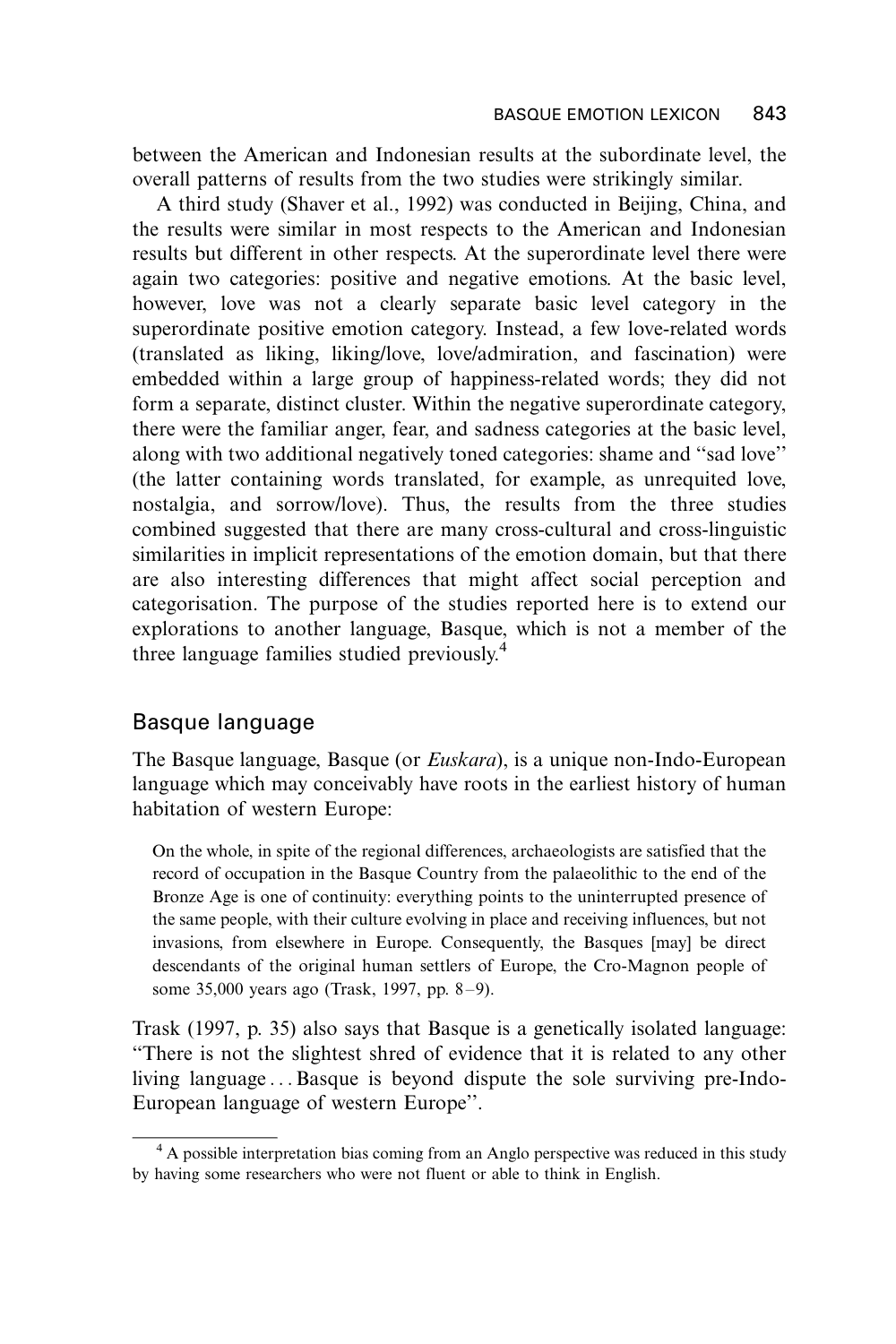Many of the emotion names used in present day Basque are Basque in origin and have a long history, although others have been affected by the Basque people's contact with Latin, Spanish, and French. Today, most speakers of Basque in Spain, where our studies were conducted, are bilingual in Basque and Spanish. The Basque language is a co-official language in the Basque region of Spain, which is locally governed by the Basque Government.

# Aims of the present studies

The emotion lexicon in Basque reflects the language's rich history. Its core comes from ancient non-Indo-European sources, but there are some borrowings mainly from Latin and surrounding romance languages. We were interested in determining the underlying conceptual structure of the emotion domain reflected in this ancient language. For this purpose, we conducted two studies: (a) to determine which nouns are considered by Basque speakers to name emotions; and (b) to discover how such speakers view the relations among the emotions named by these words. In particular, we wished to discover the implicit hierarchy of fuzzy emotion concepts that lies behind Basque speakers' intuitive judgements about family resemblances among different emotions. Furthermore, we were interested in proving whether the obtained hierarchical representation of Basque emotions could be exclusively explained by means of cultural convergence or not. For that reason, we relied on linguists' expertise to establish, to an extent, whether the emotion terms were rooted in ancient Basque or, on the contrary, were loan words.

Our general expectations, based on previous studies using the same techniques in the US, Indonesia, and China were that: (1) there would be two large superordinate categories that distinguished positive from negative emotions; (2) there would be at least two basic level categories (love, joy/ happiness) and maybe surprise within the positive superordinate category; (3) there would be at least three basic level categories (anger, fear, and sadness) within the negative superordinate category; and (4) there would be multiple subordinate level categories within most of the basic level categories, some of which would be recognisably similar to subordinate level categories in the other languages studied to date and some of which might be unique.

Another hypothesis, based on the possibility that biologically (rather than just cognitively) ''basic'' emotions have been recognised and named in different cultures worldwide and across time, focused on the antiquity of terms designating the major emotion categories. We predicted (5) that there would be ancient Basque words for all basic level categories found in the US and Indonesia. We presumed that if most of the Basque emotion words proved to be of pre-Indo-European origin and if we found ancient Basque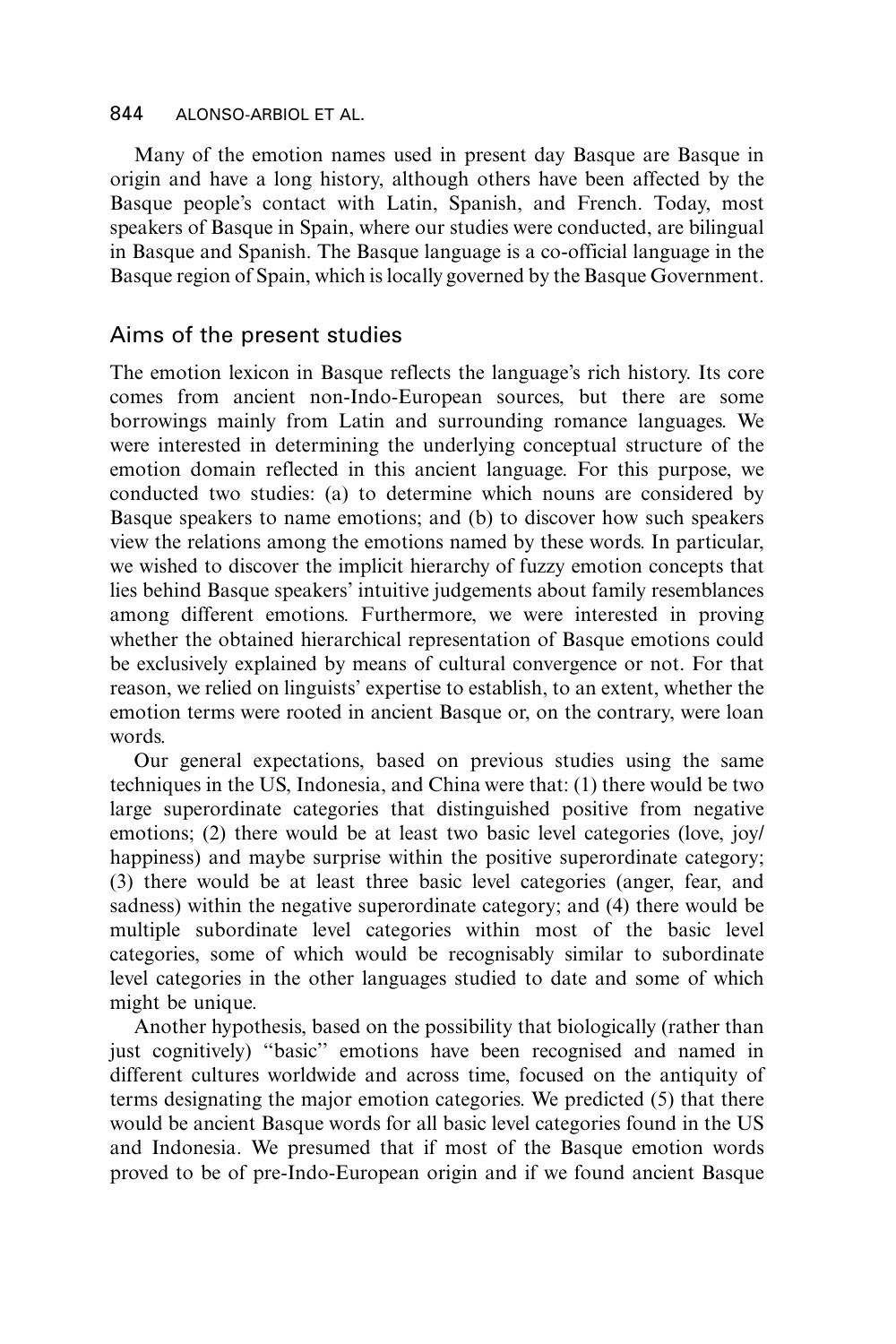words in every basic-level category, we could conclude that the similarity between hierarchical representations of Basque emotions and representations of emotions in other languages was not due to cultural convergence.

### STUDY 1

The aim of Study 1 was to identify the nouns that speakers of Basque regard as emotion names.

## Method

Participants. A total of 104, mostly college-educated (87.3%), adults of both genders (48 men and 56 women) participated in the study. They were recruited using friendship networks, a web-based electronic distribution list focused on the Basque language, and local Basque radio stations and magazines. Participants' ages ranged from 21 to 75 years  $(M=41.6; SD=$ 12.32); 84.5% were native speakers of Basque and 15.5% were fluent in Basque but had Spanish as their first language.<sup>5</sup>

Procedure. A preliminary list of emotion names was compiled by three Basque speakers who combed through the bilingual Spanish-Basque dictionary, Elhuyar Hiztegia (Elhuyar, 2000) looking for words that anyone in the Basque Country might think name emotions.<sup>6</sup> Two native Basque speakers, a linguist and a social scientist, then combed through the word list, adding any words or word forms they thought relevant and removing the following kinds of words: forms of the same word but bearing different suffixes (in which case the most general form was retained), polysemic words (e.g., kexu) that can have different emotional meanings depending on context, all words that were not nouns (e.g., *ausarti*, "bold"; *ausartu*, "to dare"; *eme*, "gentle"), words that made reference to something related to an emotion rather than to an emotion per se (mendeku, ''revenge''), words that were both nouns and adjectives at the same time and so could be mistakenly read as adjectives in our study, and ones referring specifically to emotional sounds (*ulu*, "howl") rather then emotions.

<sup>5</sup> Although it obviously would have been desirable to include only native Basque speakers who use nothing but Basque in daily life, this was not possible because all college-aged individuals in the Basque Country today are bilingual. The participants in both of our studies used Basque frequently, were studying in Basque, were attending a Basque university, listened to Basque radio stations, and so on. Many listened regularly to Basque music, read Basque publications, etc. They were as good informants about Basque emotion terms as we could realistically locate. <sup>6</sup> This Spanish-Basque dictionary was used because it is considered to be one of the most

comprehensive present-day dictionaries (even more comprehensive than most monolingual Basque dictionaries).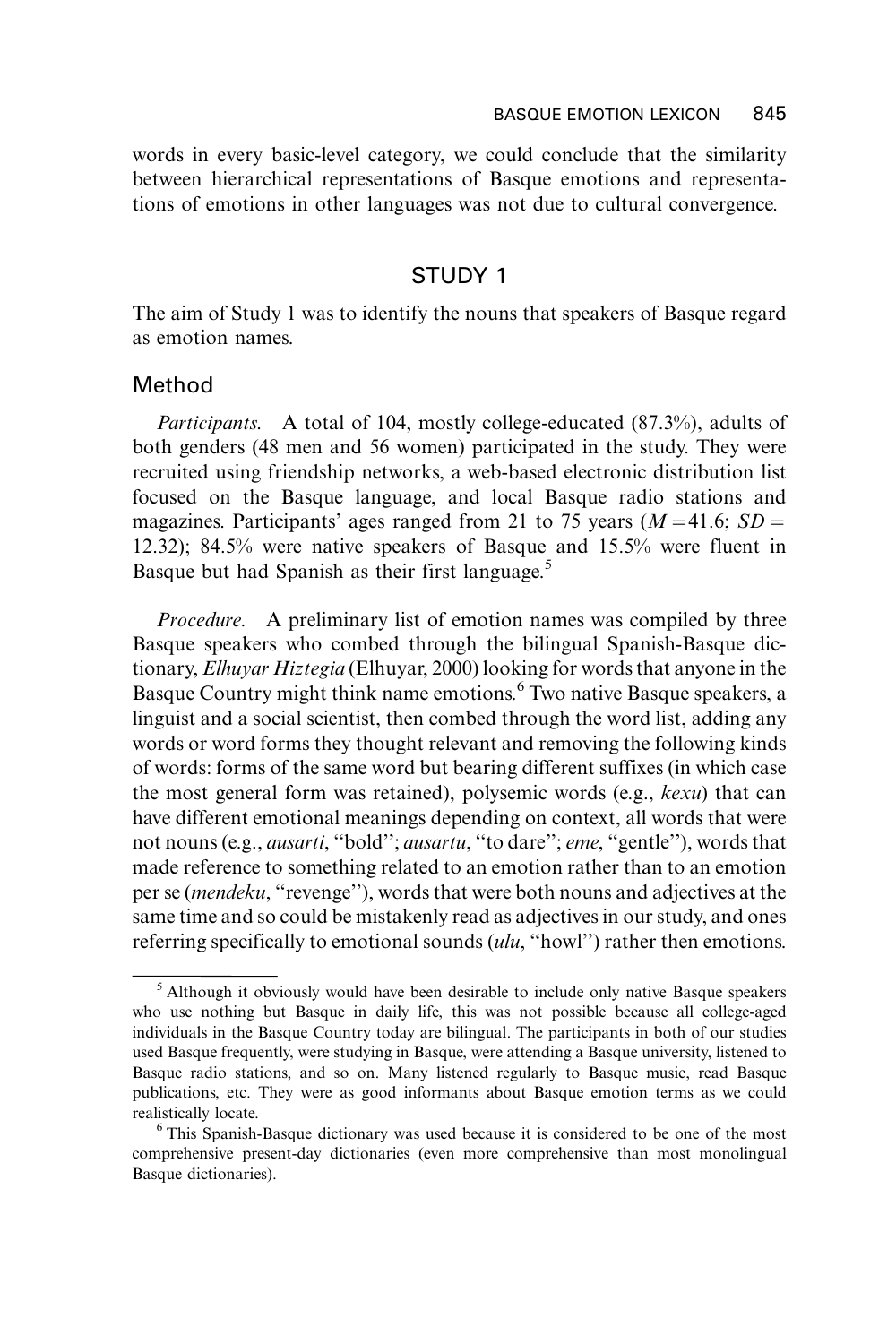In the end, a list of 298 nouns was agreed upon. Although human judgement was obviously involved in assembling this list, the list was not knowingly affected by any theory about what the resulting emotion domain should look like (e.g., that it should have a circumplex structure or contain only a certain number of categories), and the major goal was to be broadly inclusive rather than restrictive, given that study participants would have the option of saying that certain words did not name emotions.<sup>7</sup>

A questionnaire was created listing the 298 terms in alphabetical order and asking participants to rate each one on a 4-point scale ranging from 0, ''Emozioaren izena ez dela guztiz ziur nago'' (I am very sure that this word does not name an emotion) to 3, ''Bai, emozioaren izena dela guztiz ziur nago" (I am very sure that this word *does* name an emotion).<sup>8</sup> In addition to these rating options, a question mark was provided for cases in which a participant was unsure what a particular word meant. Participants also completed several background questions concerning age, gender, education, occupation, and language history and competencies.

Of the 298 words, 90 (30.2%) were unfamiliar to more than 16% of the participants, so (following procedures recommended by Shaver et al., 1987) they were not included in Study 2. This relatively high level of unfamiliarity was due to the number of rare emotion words found in the dictionary and allowed into the initial list of 298 potential emotions.

Mean prototypicality ratings were used to select, from the remaining 208 words, the 124 best examples of the emotion domain (the average ratings for retained words was 1.9 or above). The reason for setting this cut-off was to provide participants in Study 2 with a large but manageable number of terms to sort, and to approximate the number of words used by Shaver and colleagues in the US ( $N = 135$ ), China ( $N = 110$ ), and Indonesia ( $N = 124$ ).

## Results and discussion

The final 124 words, along with their mean prototypicality ratings and brief English translations, are shown in Table 3. (All of the words and their ratings are available from the authors on request.) The English translations were

 $7$  Actually, the experts' main task was just to delete the words that no one would consider an emotion name (e.g., umbrella, chair, book. ...) so that participants were not burdened with a very long list. <sup>8</sup> We chose a guided rather than an open-ended task because our goal was not to get a

general picture of the terms most often used as emotion names, but rather we were interested in all the possible words considered to be names of emotions. When participants are asked to give spontaneous examples of any kind of words, the produced sample is always smaller in a free task than in a guided task like ours (which involves combing through a list to select examples of a category.) This is because a speaker's potential range of vocabulary is much more extensive than the actual lexicon that the speaker uses commonly, or can think of in a 15 min task.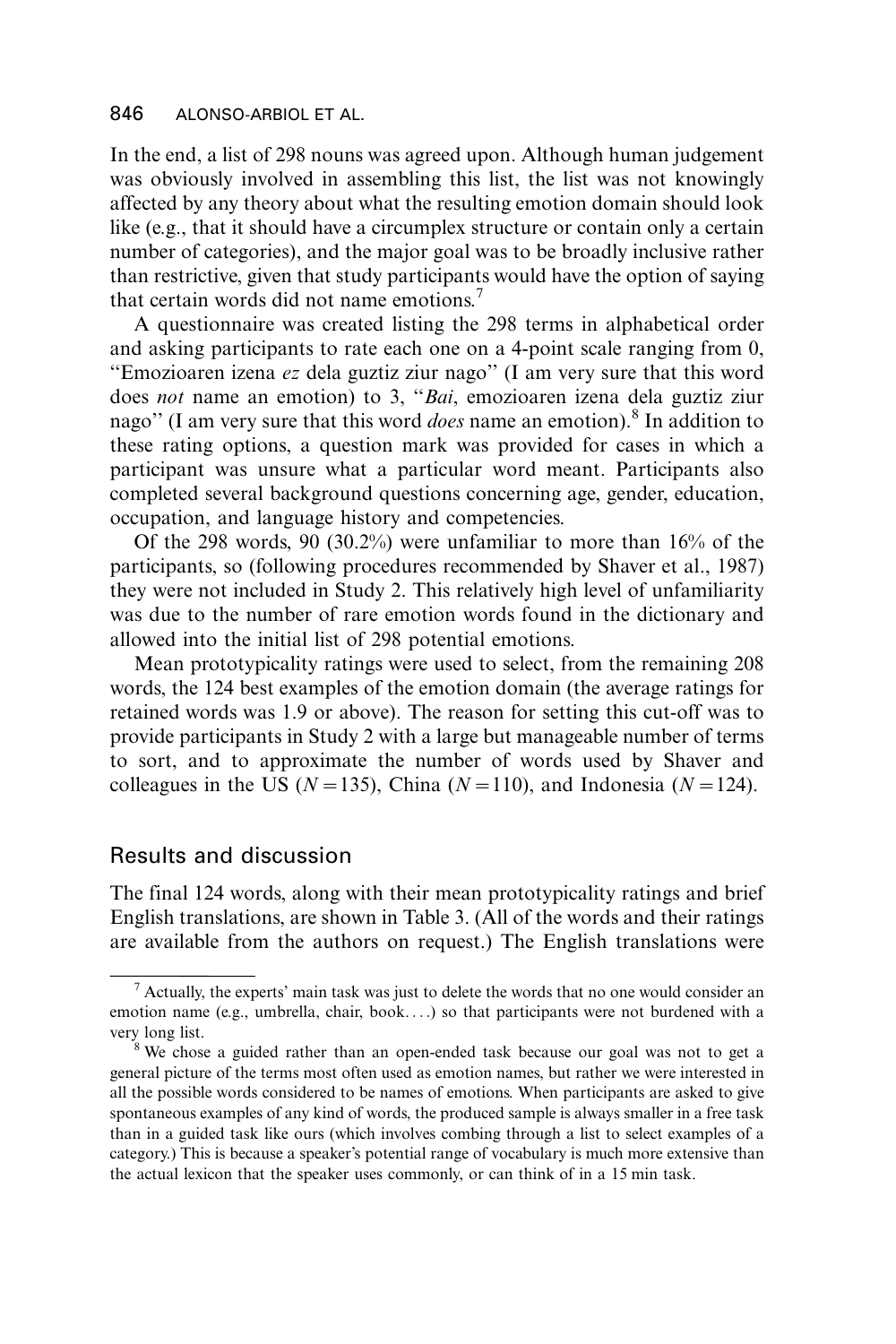#### TABLE 3

## Mean prototypicality ratings, unfamilarity percentages (UP), and English translations for the 124 most prototypical Basque emotion words

| <b>Emotion</b> word        | M    | UP               | English definition                    |  |
|----------------------------|------|------------------|---------------------------------------|--|
| poza                       | 2.89 | $\boldsymbol{0}$ | joy, delight, happiness               |  |
| amorrua <sup>a</sup>       | 2.86 | $\Omega$         | rage, anger, wrath                    |  |
| beldurra                   | 2.85 | $\boldsymbol{0}$ | fear, dread, fright                   |  |
| alaitasuna <sup>b</sup>    | 2.81 | $\mathbf{0}$     | elation, happiness, joy               |  |
| zoriontasuna               | 2.81 | $\mathbf{1}$     | happiness                             |  |
| ikara                      | 2.79 | $\boldsymbol{0}$ | scare, fright, terror                 |  |
| errabia <sup>a</sup>       | 2.77 | 3                | rage, fury, wrath                     |  |
| pena <sup>a</sup>          | 2.75 | $\boldsymbol{0}$ | sorrow                                |  |
| pasioa <sup>a</sup>        | 2.74 | $\Omega$         | passion                               |  |
| gorrotoa <sup>a</sup>      | 2.73 | $\boldsymbol{0}$ | hate                                  |  |
| izua                       | 2.73 | $\overline{c}$   | horror, fear, terror, fright          |  |
| maitasuna                  | 2.73 | $\boldsymbol{0}$ | love                                  |  |
| amodioa <sup>a</sup>       | 2.72 | $\boldsymbol{0}$ | love                                  |  |
| bizipoza                   | 2.72 | $\boldsymbol{0}$ | joie de vivre                         |  |
| tristura <sup>a</sup>      | 2.72 | $\mathbf{0}$     | sadness                               |  |
| zeloak <sup>a</sup>        | 2.72 | $\theta$         | jealousy                              |  |
| angustia <sup>a</sup>      | 2.71 | $\boldsymbol{0}$ | anguish                               |  |
| desesperazioa <sup>a</sup> | 2.69 | $\theta$         | despair                               |  |
| gozamena                   | 2.69 | $\boldsymbol{0}$ | pleasure (sexual)                     |  |
| alegrantzia <sup>a</sup>   | 2.68 | 7                | joy                                   |  |
| furia <sup>a</sup>         | 2.67 | $\overline{2}$   | fury, rage                            |  |
| kontentua <sup>a</sup>     | 2.67 | $\overline{2}$   | happiness                             |  |
| desilusioa <sup>a</sup>    | 2.66 | $\boldsymbol{0}$ | disenchantment, disillusionment       |  |
| haserrea                   | 2.65 | $\boldsymbol{0}$ | anger                                 |  |
| herrimina                  | 2.65 | $\Omega$         | homesickness for the Basque Country   |  |
| irrika                     | 2.65 | $\boldsymbol{0}$ | longing, urge, yearning, yearn        |  |
| lotsa                      | 2.65 | $\mathbf{0}$     | shame                                 |  |
| negargura                  | 2.65 | $\boldsymbol{0}$ | tearfulness, urge to cry              |  |
| afektua <sup>a</sup>       | 2.63 | $\boldsymbol{0}$ | affection                             |  |
| etsipena                   | 2.61 | $\boldsymbol{0}$ | despair                               |  |
| kolera <sup>a</sup>        | 2.61 | 0                | rage, anger                           |  |
| nostalgia <sup>a</sup>     | 2.61 | 1                | nostalgia                             |  |
| desioa <sup>a</sup>        | 2.60 | $\boldsymbol{0}$ | desire, yearning, want                |  |
| ditxa <sup>a</sup>         | 2.60 | 10               | happiness, joy, felicity              |  |
| disgustua <sup>a</sup>     | 2.59 | $\boldsymbol{0}$ | displeasure                           |  |
| larritasuna                | 2.59 | $\boldsymbol{0}$ | anguish, anxiety                      |  |
| melankolia <sup>a</sup>    | 2.58 | $\boldsymbol{0}$ | melancholy, sadness                   |  |
| satisfazioa <sup>a</sup>   | 2.57 | $\boldsymbol{0}$ | satisfaction, delight                 |  |
| bihozmina                  | 2.54 | $\mathbf{1}$     | heartbreak, heartache, anguish, grief |  |
| damua <sup>a</sup>         | 2.54 | $\mathbf{1}$     | regret                                |  |
| grinab                     | 2.54 | $\theta$         | intense feeling                       |  |
| samintasuna                | 2.53 | $\boldsymbol{0}$ | sorrow                                |  |
| desamodioa <sup>a</sup>    | 2.52 | $\boldsymbol{0}$ | estrangement, sad indifference        |  |
| urduritasuna               | 2.51 | 1                | nervousness, uneasiness, anxiety      |  |
| zoramena                   | 2.51 | $\mathbf{0}$     | wild excitement                       |  |
| atsekabea                  | 2.50 | $\theta$         | grief, sorrow                         |  |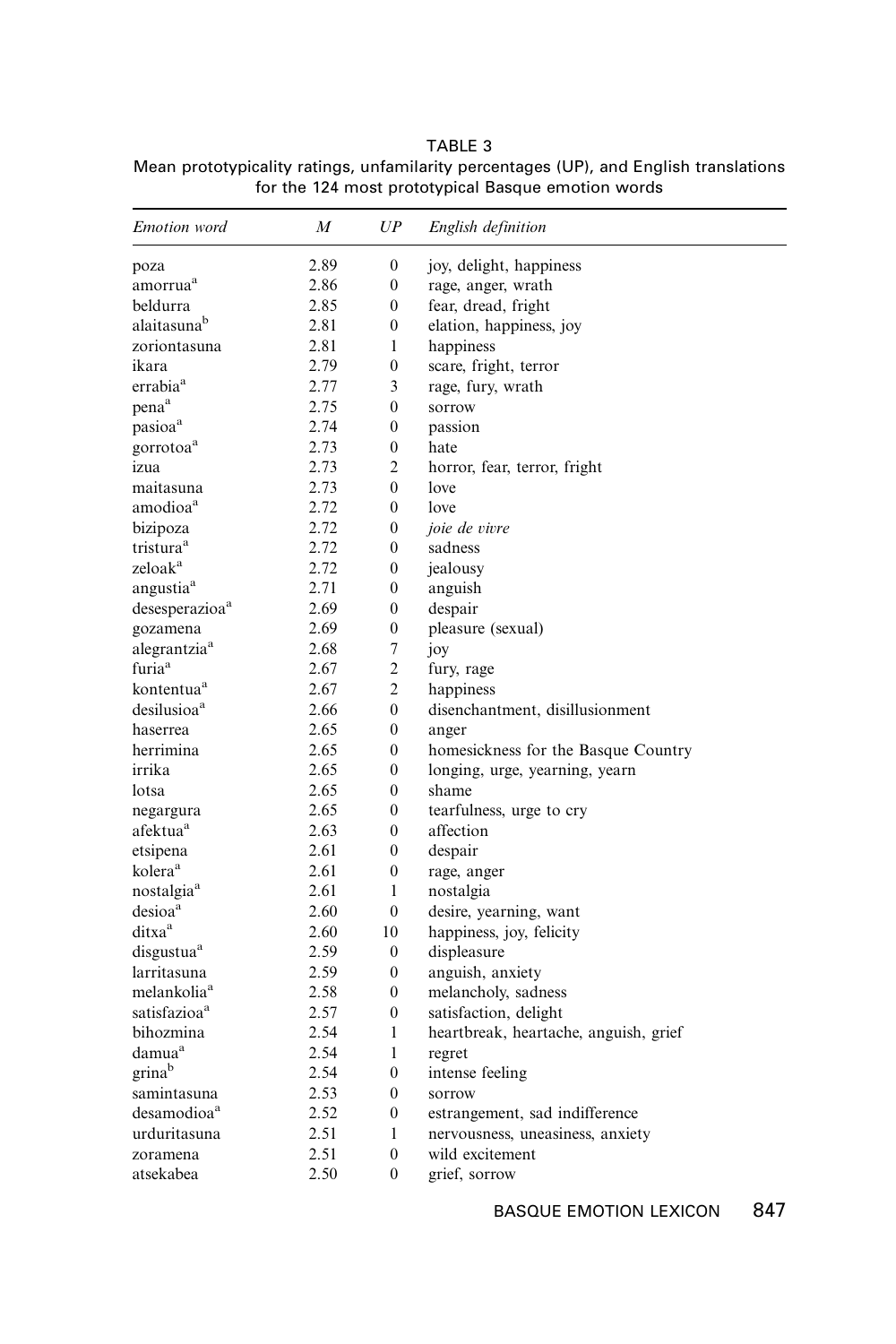| Table 3 (Continued) |
|---------------------|
|---------------------|

| <i>Emotion</i> word         | M    | UP             | English definition                               |
|-----------------------------|------|----------------|--------------------------------------------------|
| jeloskortasuna <sup>a</sup> | 2.50 | $\mathbf{0}$   | jealousy                                         |
| txundidura <sup>a</sup>     | 2.49 | 6              | bewilderment                                     |
| errukia                     | 2.48 | $\mathbf{0}$   | pity, compassion                                 |
| lastima <sup>a</sup>        | 2.47 | 1              | pity                                             |
| higuina                     | 2.46 | 14             | revulsion, disgust, repugnance; hatred, loathing |
| dolua <sup>a</sup>          | 2.43 | $\mathbf{0}$   | mourning, sorrow; regret, repentance             |
| ernegazioa <sup>a</sup>     | 2.43 | 7              | feeling fed up                                   |
| dolumina <sup>a</sup>       | 2.42 | $\theta$       | sympathy (condolence)                            |
| lilura <sup>a</sup>         | 2.42 | $\mathbf{0}$   | fascination                                      |
| antsietatea <sup>a</sup>    | 2.41 | $\mathbf{0}$   | anxiety                                          |
| goibeltasuna                | 2.41 | $\theta$       | sadness                                          |
| nahigabea                   | 2.41 | $\mathbf{0}$   | sorrow, grief, affliction                        |
| espantua <sup>a</sup>       | 2.40 | $\mathbf{0}$   | fright, scare                                    |
| gupida <sup>b</sup>         | 2.39 | 4              | mercy, compassion, pity                          |
| egonezina                   | 2.38 | $\mathbf{0}$   | restlessness, anxiety                            |
| inbidia <sup>a</sup>        | 2.38 | $\theta$       | envy                                             |
| lasaitasunab                | 2.38 | $\theta$       | ease, tranquility; relief                        |
| nazka <sup>b</sup>          | 2.37 | $\theta$       | disgust, repugnance, revulsion                   |
| aztoramena <sup>a</sup>     | 2.36 | 1              | nervous agitation, excitement                    |
| optimismoa <sup>a</sup>     | 2.35 | $\theta$       | optimism                                         |
| bihotzaldia                 | 2.33 | 9              | feeling (of the heart)                           |
| estutasuna                  | 2.33 | 1              | uneasiness, anxiety                              |
| harridura                   | 2.32 | $\theta$       | surprise, amazement                              |
| sumintasuna                 | 2.27 | 10             | exasperation                                     |
| sufrimendua <sup>a</sup>    | 2.26 | $\mathbf{0}$   | suffering                                        |
| ezinikusia                  | 2.25 | $\theta$       | bitterness, ill will                             |
| pietatea <sup>a</sup>       | 2.25 | $\overline{0}$ | pity                                             |
| estimua <sup>a</sup>        | 2.23 | 3              | esteem, appreciation                             |
| adiskidetasuna              | 2.21 | $\theta$       | friendship                                       |
| antipatia <sup>a</sup>      | 2.21 | $\mathbf{0}$   | antipathy                                        |
| bihozberatasuna             | 2.21 | 5              | tenderheartedness, sympathy                      |
| mespretxua <sup>a</sup>     | 2.21 | $\theta$       | scorn, contempt                                  |
| mirespena <sup>a</sup>      | 2.20 | 1              | admiration                                       |
| desprezioa <sup>a</sup>     | 2.19 | $\overline{0}$ | disdain                                          |
| atsegina                    | 2.18 | $\theta$       | delight                                          |
| zoramendua                  | 2.18 | 11             | insanity                                         |
| erremina                    | 2.17 | 14             | resentment                                       |
| nahia                       | 2.17 | $\mathbf{0}$   | wish, will                                       |
| samurtasuna                 | 2.17 | 1              | tenderness                                       |
| bekaizkeria                 | 2.15 | 5              | envy                                             |
| beroaldia <sup>b</sup>      | 2.15 | $\mathbf{0}$   | fit of rage                                      |
| gura <sup>a</sup>           | 2.15 | 2              | want, wish                                       |
| umorea <sup>a</sup>         | 2.15 | $\mathbf{0}$   | amusement, good humour                           |
| apatia <sup>a</sup>         | 2.13 | $\mathbf{0}$   | apathy                                           |
| beldurgabetasuna            | 2.12 | 1              | fearlessness                                     |
| etsaitasuna                 | 2.12 | $\mathbf{0}$   | hostility, enmity                                |
| baikortasuna                | 2.09 | $\mathbf{0}$   | optimism                                         |
| adorea <sup>a</sup>         | 2.08 | $\theta$       | courage                                          |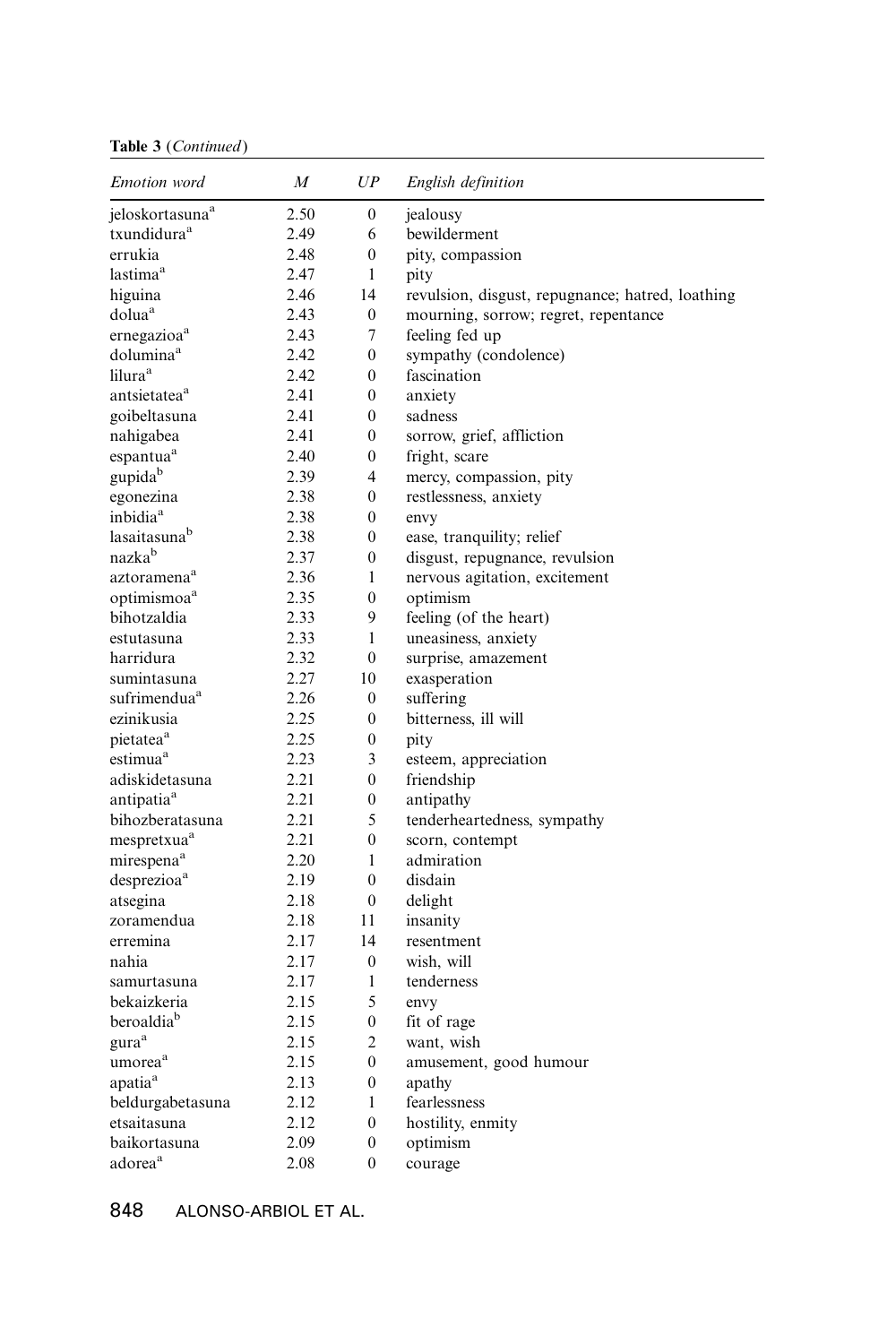| <b>Emotion</b> word          | M    | UP             | English definition                       |  |
|------------------------------|------|----------------|------------------------------------------|--|
| gaizkinahia                  | 2.07 | 2              | spite, ill will, aversion                |  |
| mesfidantza <sup>a</sup>     | 2.07 | $\mathbf{0}$   | distrust, mistrust, suspicion            |  |
| sosegua <sup>a</sup>         | 2.07 | 1              | tranquility                              |  |
| itxaropena                   | 2.05 | $\theta$       | hope                                     |  |
| areriotasuna                 | 2.04 | $\overline{2}$ | enmity, hostility                        |  |
| bakardadea                   | 2.04 | $\theta$       | loneliness                               |  |
| trankiltasuna <sup>a</sup>   | 2.03 | 1              | tranquility                              |  |
| agitazioa <sup>a</sup>       | 2.02 | $\theta$       | agitation                                |  |
| harrotasuna                  | 2.02 | $\theta$       | arrogance, haughtiness, pride            |  |
| miserikordia <sup>a</sup>    | 2.02 | $\theta$       | clemency, mercy                          |  |
| gogogabetasuna               | 2.01 | 2              | enervation, apathy, indifference         |  |
| ziurgabetasuna <sup>a</sup>  | 2.01 | $\overline{2}$ | uncertainty                              |  |
| konfiantza <sup>a</sup>      | 2.00 | $\theta$       | trust                                    |  |
| gogobetetasuna               | 2.00 | 11             | contentment                              |  |
| bihozgabetasuna              | 1.99 | $\mathbf{0}$   | heartlessness, lack of pity              |  |
| euskaltzaletasuna            | 1.99 | $\Omega$       | love for Basque language                 |  |
| koldartasuna                 | 1.98 | 1              | cowardice                                |  |
| baretasuna                   | 1.96 | 1              | calmness                                 |  |
| ezkortasuna                  | 1.96 | 1              | pessimism                                |  |
| abertzaletasuna <sup>c</sup> | 1.95 | $\theta$       | (Basque) nationalism                     |  |
| gozotasuna                   | 1.95 | $\overline{2}$ | sweet intimacy                           |  |
| mina                         | 1.95 | $\theta$       | sorrow, pain                             |  |
| kemena                       | 1.93 | 1              | vigor                                    |  |
| ziurtasuna <sup>a</sup>      | 1.93 | $\theta$       | certitude                                |  |
| begikotasuna                 | 1.92 | 3              | fondness, affection                      |  |
| dohakabetasuna <sup>a</sup>  | 1.92 | $\tau$         | misery (from misfortune)                 |  |
| kontsolamendua <sup>a</sup>  | 1.91 | $\theta$       | consolation, sympathy                    |  |
| ausartasuna <sup>a</sup>     | 1.90 | $\theta$       | courage, bravery; boldness, fearlessness |  |
| onginahia                    | 1.90 | $\mathbf{0}$   | kindness, benevolence                    |  |
| soberbia <sup>a</sup>        | 1.90 | $\Omega$       | haughtiness, arrogance                   |  |

Table 3 (Continued)

# BASQUE EMOTION LEXICON 849

Note: Words without a superscript are probably ancient Basque words. <sup>a</sup>Words probably borrowed from other languages. <sup>b</sup>Words of uncertain origin. <sup>c</sup>A neologism.

taken from the Morris Student Plus: Euskara-Ingelesa, English-Basque Dictionary (Morris, 1998) and the Basque-English, English-Basque Diction $ary$  (Aulestia & White, 1992). The definitions were modified in some cases based on judgements concerning contemporary usage by one of the authors  $(RU)$ , a linguist.<sup>9</sup>

<sup>&</sup>lt;sup>9</sup> Multiple Basque words sometimes receive the same one-word English translation because they are closely synonymous or, in some cases, the Basque words have subtle nuances not captured in a brief English translation. The same thing would happen if a similar number of English words were translated into Basque; some would receive the same Basque translation. The brief translations we provided seem preferable to attempting to spell out a long English translation for each word.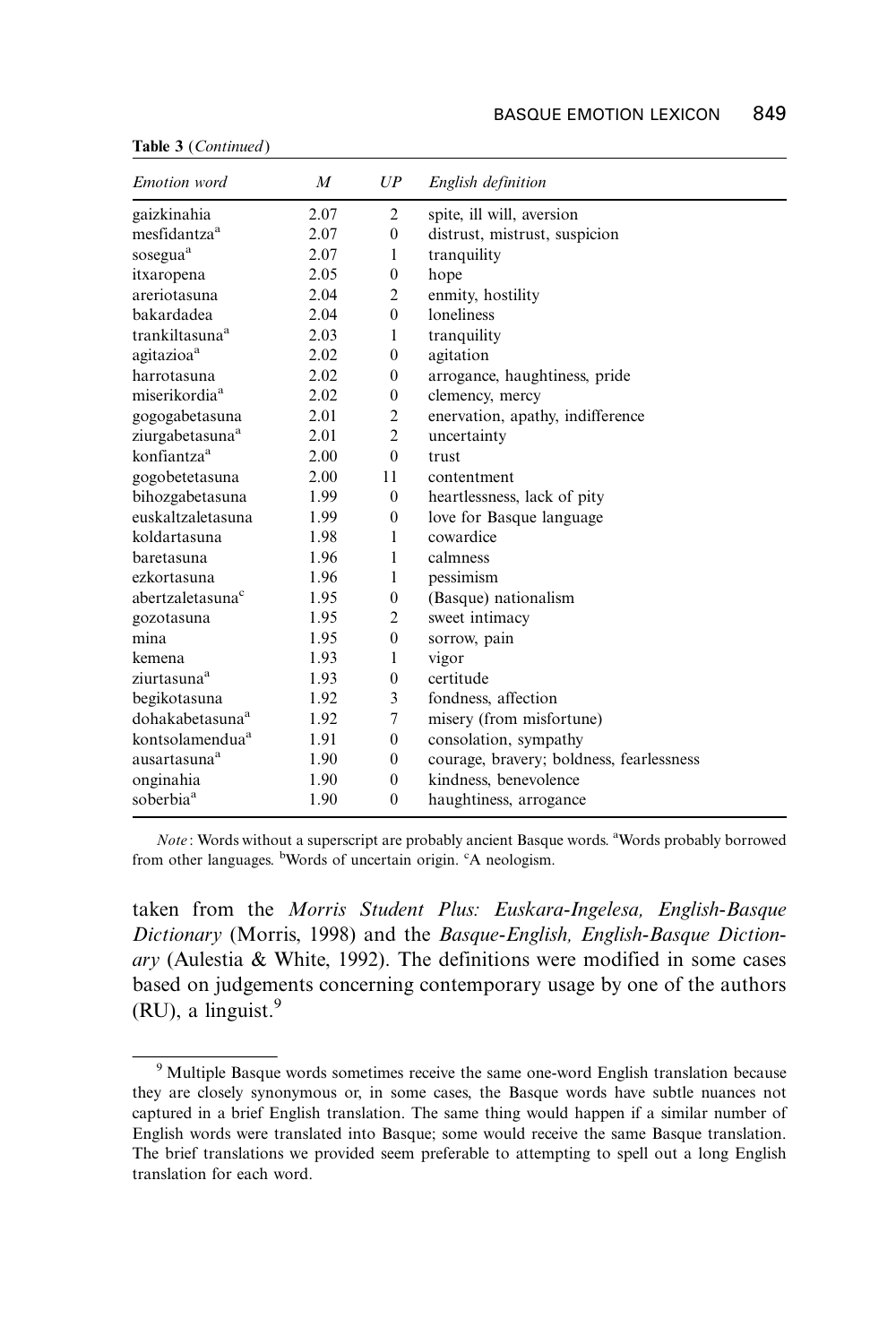The words with the 12 highest prototypicality ratings were *poza* (joy, delight, happiness), *amorrua* (rage, anger, wrath), *beldurra* (fear, dread, fright), alaitasuna (happiness, joy), zoriontasuna (happiness), ikara (scare, fright, terror), errabia (rage, fury, wrath), pena (sorrow), pasioa (passion), gorrotoa (hate), izua (fear, terror, fright), maitasuna (love). Each of these words is closely related to one of the five basic-level categories obtained in the American and Indonesian studies: love, happiness, anger, sadness, and fear. The reason for choosing the number 12 is that this is the number of emotion words analysed by Frijda and colleagues (Frijda, Markam, Sato, & Wiers, 1995; van Goozen & Fridja, 1993) in studies of six European countries (Belgium, France, Switzerland, Italy, The Netherlands, England, and Turkey), three Asian countries (Japan, Surinam, and Indonesia), and Canada, allowing us to compare their results with ours. In their study, participants were not asked to rate emotion terms for prototypicality, but rather were asked to write down all of the emotions they could think of in 5 minutes. Still, we can look at the top 12 emotions listed and compare them with the top-rated 12 in the present study and the previous rating studies conducted in the US and Indonesia. In all 13 countries (with Indonesia appearing twice, once in Frijda's studies and once in ours), words related to happiness and sadness appeared among the top 12; in 12 of the 13 countries, words related to love, anger, and fear appeared as well. Additional concepts were mentioned in only a few places (crying, laughter, jealousy, longing, excitement, surprise, disgust, pity, boredom, pride, shame, confusion, and stress), and of these, the most popular, crying and laughter, we consider to be emotion-related behaviours (reflecting mainly sadness and happiness, respectively) rather than emotions per se. Overall, what stands out is the ubiquity of love, happiness, sadness, anger, and fear.

There were no statistically significant gender differences in prototypicality ratings of the top 12 emotion names, and only two significant gender differences in ratings of the other 112 words in the list.<sup>10</sup> Given only two differences significant at the .05 level from a possible 124, both may be due to chance. What stands out is the high level of agreement between men and women, indicating that the ratings were highly reliable.

Of special interest in the ratings was the inclusion among the top 124 words of euskaltzaletasuna, love for the Basque language, and abertzaletasuna, love for the Basque nation. The reason for the high prototypicality ratings of these two emotions, which are associated with Basque nationalism,

 $10$  Men rated *bakardadea*, loneliness, higher than women, with the means being 2.29 and 1.82, respectively;  $t(102) = 2.10$ ,  $p < .05$ . Men also rated gogobetetasuna, contentment, higher than women, with means of 2.24 and 1.77, respectively;  $t(91) = 2.15$ ,  $p < .05$ . On average, these two words occupied the 100th and 108th positions in the list of 124, so neither was very prototypical.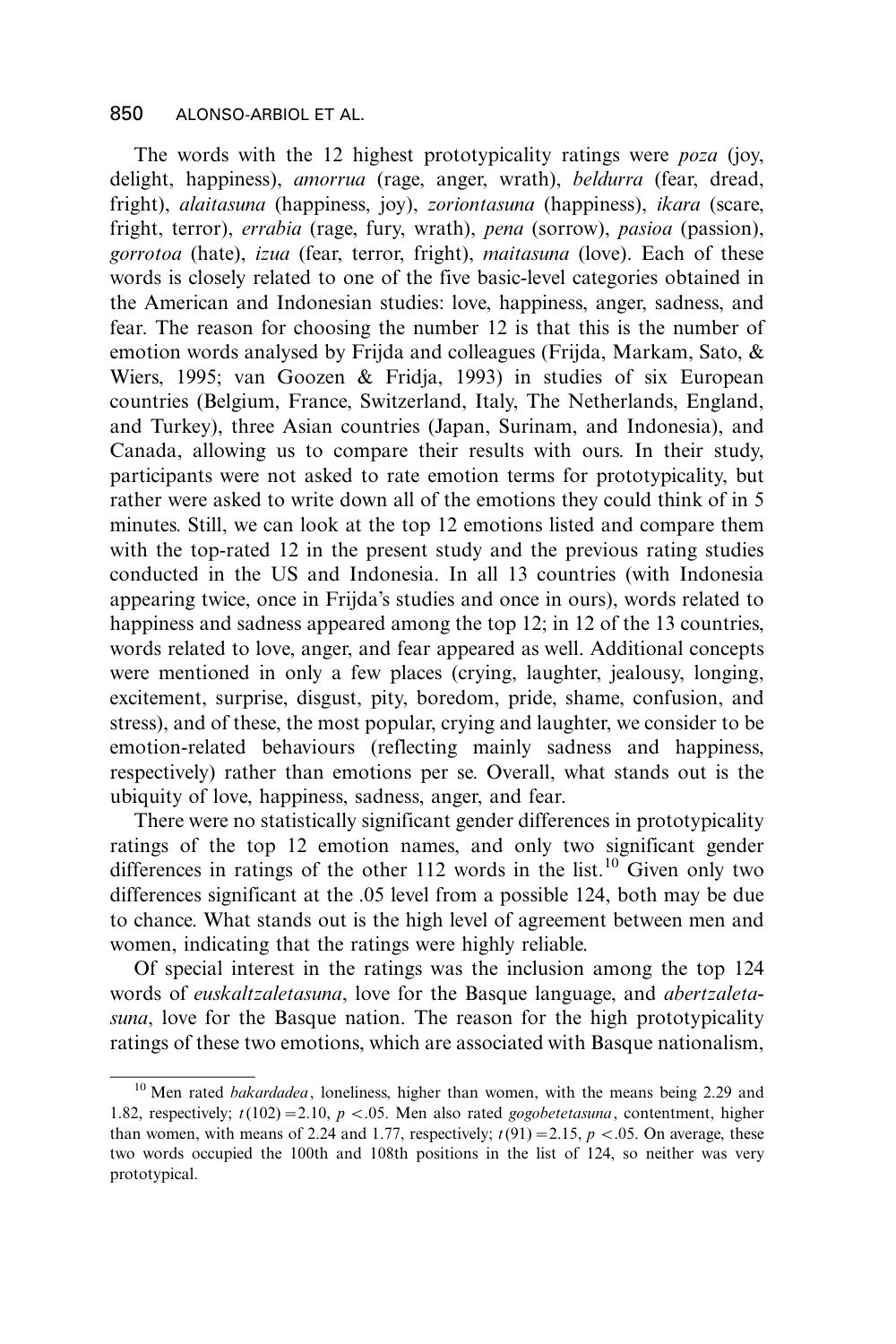is that the Basque region has a distinct cultural identity, separate from that of the countries in which it is now included. The people in our sample know and use the Basque language, which is associated by them with affection for Basque culture and a separatist political movement. These are issues about which many of them experience strong emotions. As will be seen, the decision to include words related to the Basque language and Basque nationalism in the final list was important for the results of Study 2.

# STUDY 2

In Study 2, a different sample of Basque participants sorted the 124 terms listed in Table 3 according to similarities and differences between the emotions they represent. The sorting results were then aggregated and submitted to a hierarchical cluster analysis, which can be interpreted in terms of hierarchical levels: superordinate, basic, and subordinate.

## Method

Participants. A total of 102 students (48 men, 54 women) from the University of the Basque Country participated in the study. They ranged in age from 18 to 43 years, with a mean of 20.86 years  $(SD = 3.25)$ . Each completed the sorting task individually in a laboratory. As an inducement to participate, each received a number for a raffle in which three prizes of 60 Euros each were awarded. The study was conducted in the Basque language, and 94 of the 102 participants listed Basque as their first language. The remaining 8 listed Spanish as their first language but were fluent in Basque. All 102 participants in the study were taking some or all of their university courses in Basque, and were both speaking and writing in Basque.

Procedure. Participants were told they were taking part in a study aimed at understanding human emotions and the ways in which emotions are conceptualised by speakers of various languages. In particular, they were told that the study concerned similarities and differences among a wide variety of emotions. The experimenter gave each participant a deck of 124 small white cards, on each of which was typed one of the emotion names listed in Table 3. The participant was asked to sort the cards into similaritybased groups, using their own ideas about similarity and difference. They were told that they could reorganise their categories as many times as they liked until they felt satisfied. There was no time limit. They were also offered the possibility of asking the meaning of some of the words, but they were asked not to do so unless they were truly unsure of the meaning. Brief Basque and Spanish definitions were typed on small cards and shown to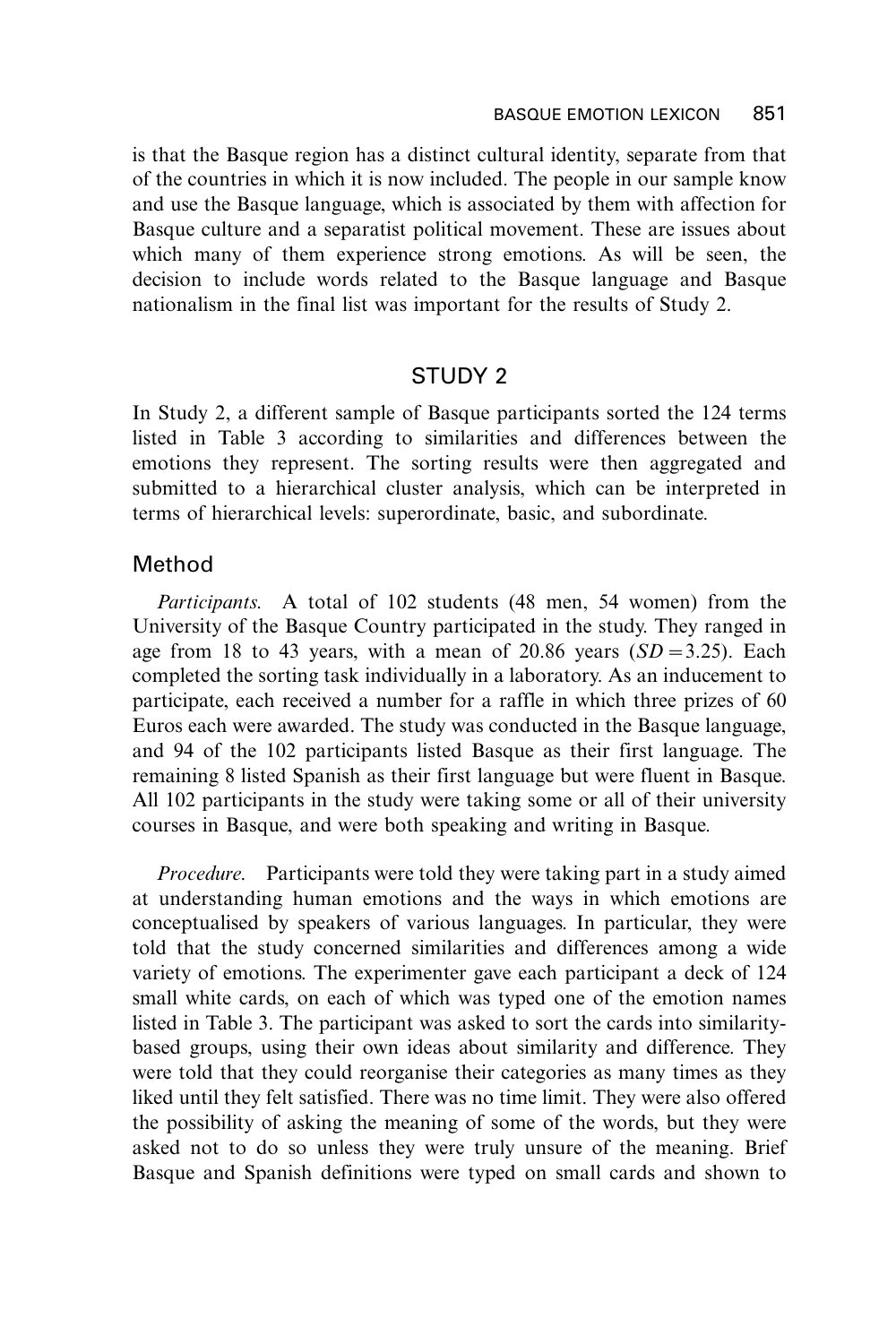participants only if they asked about a particular word. The Basque definitions were taken from Euskal Hiztegia (Sarasola, 1997) and Spanish ones from the Spanish-Basque dictionary mentioned earlier (Elhuyar, 2000). More than half of the participants asked to see at least one definition but not more than two.

Because no limit was placed on either the number of categories or the number of terms in each category, these parameters varied widely across participants (as they did in the parallel American and Indonesian studies). One Basque participant separated all 124 words into only three categories; at the other extreme, one sorted them into 42 categories  $(M=17.75, SD=$ 9.53). The mean level of differentiation, 18 categories, suggests that the average person in the sample divides the emotion domain into 18 or so subordinate-level emotions. Some make many fewer distinctions (on average, the ones between the five largest basic level categories described below); some—perhaps the most cognitively sophisticated in this knowledge domain, as implied by Shaver et al.'s (1992) studies of emotion language learning—distinguish among many more kinds of emotions.

# Results and discussion

We constructed a  $124 \times 124$  co-occurrence matrix for each participant, with 1 indicating that a particular pair of emotion terms was placed in the same category and 0 indicating that the members of the pair were placed in different categories. The resulting 102 matrices (from 102 participants) were aggregated to form a single  $124 \times 124$  matrix in which cell entries could range from 0 to 102, indicating the number of participants who placed a particular pair of words into the same category. For the purpose of clustering, we transformed this matrix into a distance or dissimilarity matrix by subtracting the constant 102 from each entry. We then submitted the dissimilarity matrix to a hierarchical cluster analysis using the hclust program's average distance method (Everitt, 1980; Hartigan, 1981) in S-Plus 2000 (Mathsoft, 1999). This is the same method used in our previous studies. The results are shown in Figure 1 and summarised in Table 4.

The clusters that we interpret as representing subordinate level categories of emotions appear in the lower regions of the figure. Several of them are fairly large, because we terminated the diagram at a cluster score of 60 (see the scale running along the left side of the hierarchy diagram). This is similar to the level used by Shaver et al. (1987). If we had included the entire diagram, it would have been difficult to present efficiently, and would have shown only that there are small but meaningful distinctions even within some of the subordinate level categories. (The complete cluster diagram is available from the authors on request.)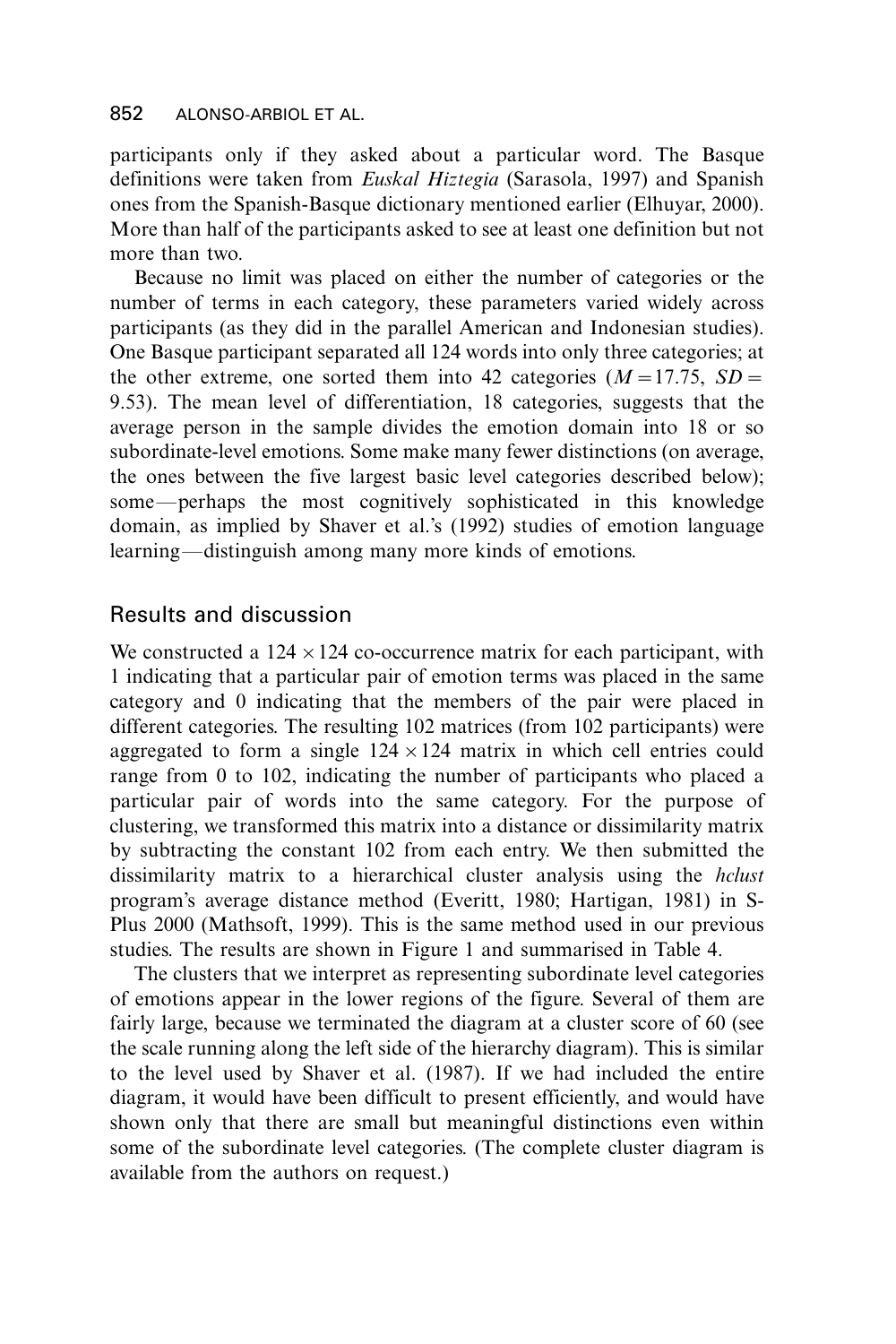

Figure 1. Results of a hierarchical cluster analysis of 124 Basque emotion terms, Study 2. The two small squares near the top mark the branching points for positive and negative emotions (the superordinate categories); the grey boxes at the next level down indicate branching points for the five basic level emotion categories (light grey): gorrotoa/haserrea (hatred/anger), tristura (sadness), urduritasuna/beldurra (anxiety/fear), poza (joy/happiness), and maitasuna (love); and for the five small groups (darker grey): harridura (surprise), euskalduntasuna (Basque identity), adorea (courage), irrika (general desire), and lasaitasuna (tranquility).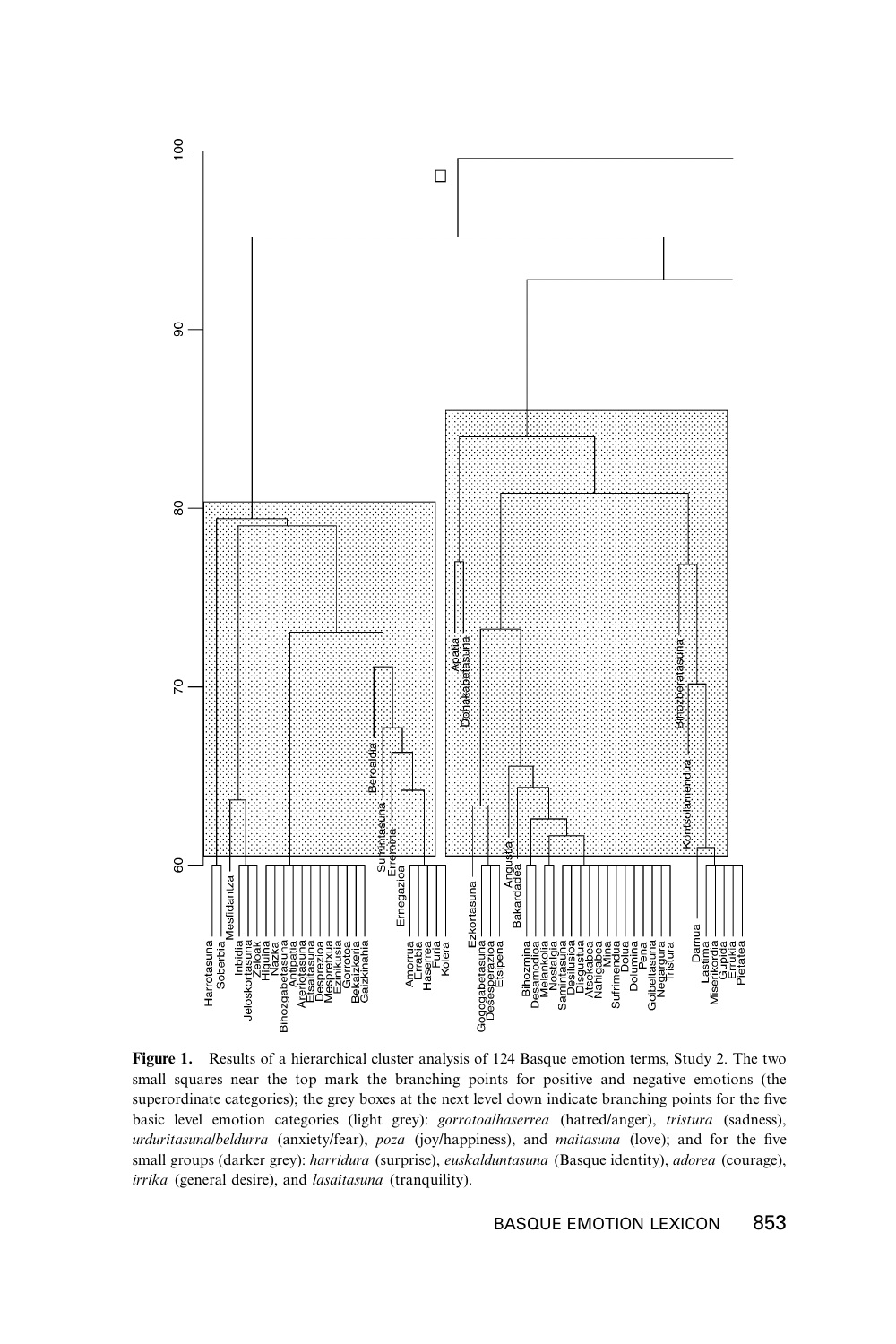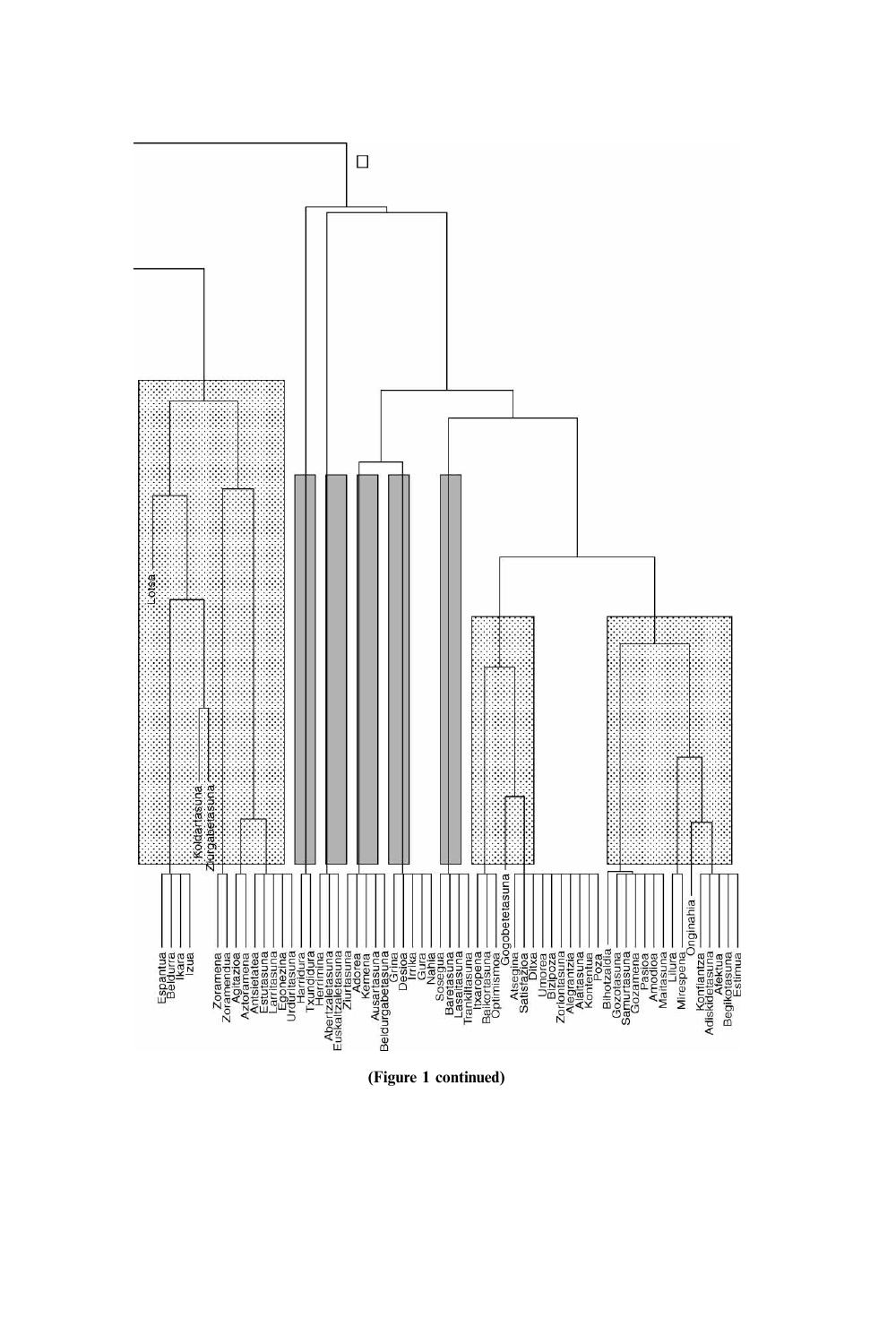| Superordinate Basic |                       | Subordinate                                                                                                                                                                                                                                                                                                                                                                                                                                                                                                                                                                                                                                                                                                                        |
|---------------------|-----------------------|------------------------------------------------------------------------------------------------------------------------------------------------------------------------------------------------------------------------------------------------------------------------------------------------------------------------------------------------------------------------------------------------------------------------------------------------------------------------------------------------------------------------------------------------------------------------------------------------------------------------------------------------------------------------------------------------------------------------------------|
| Positive            | maitasuna<br>(love)   | (1. romantic love) gozamena, gozotasuna, samurtasuna,<br>bihotzaldia, amodioa, maitasuna, pasioa; (2. admiration,<br>fascination) lilura, mirespena; (3. kindness) onginahia;<br>(4. affection, esteem) konfiantza, adiskidetasuna, afektua,<br>begikotasuna, estimua<br>[4 groups; 15 terms; $12\%$ of the total]                                                                                                                                                                                                                                                                                                                                                                                                                 |
| Positive            | poza<br>(happiness)   | (1. hope, optimism) itxaropena, baikortasuna, optimismoa;<br>(2. contentment) gogobetetasuna; (3. happiness, joy) umorea,<br>bizipoza, zoriontasuna, alegrantzia, alaitasuna, kontentua, poza,<br>atsegina, satisfazioa, ditxa<br>[3 groups; 14 terms; 11% of the total]                                                                                                                                                                                                                                                                                                                                                                                                                                                           |
| Negative            | haserrea<br>(anger)   | (1. arrogance, haughtiness) harrotasuna, soberbia; (2. distrust)<br>mesfidantza; (3. envy, jealousy) inbidia, jeloskortasuna, zeloak;<br>(4. fit of rage) beroaldia; (5. exasperation) sumintasuna;<br>(6. resentment) erremina; (7. feeling fed up) ernegazioa;<br>(8. anger, fury) amorrua, errabia, haserrea, furia, kolera;<br>(9. hatred, aversion) higuina, nazka, bihozgabetasuna, antipatia,<br>areriotasuna, etsaitasuna, desprezioa, mespretxua, ezinikusia,<br>gorrotoa, bekaizkeria, gaizkinahia<br>[9 groups; 27 terms; $22\%$ of the total]                                                                                                                                                                          |
| Negative            | beldurra<br>(fear)    | $(1. shame, fear in social situations)$ lotsa; $(2. fear, trembling)$<br>espantua, beldurra, ikara, izua; (3. cowardice) koldartasuna;<br>(4. uncertainty) ziurgabetasuna; (5. wild excitement) zoramena,<br>zoramendua; (6. nervous agitation) agitazioa, aztoramena;<br>(7. anxiety, nervousness) antsietatea, estutasuna, larritasuna,<br>egonezina, urduritasuna<br>[7 groups; 16 terms; $13\%$ of the total]                                                                                                                                                                                                                                                                                                                  |
| Negative            | tristura<br>(sadness) | (1. apathy, misery from misfortune) apatia, dohakabetasuna;<br>(2. pessimism) ezkortasuna; (3. despair) gogogabetasuna,<br>desesperazioa, etsipena; (4. anguish) angustia; (5. loneliness)<br>bakardadea; (6. crushed, broken-hearted) bihozmina,<br>desamodioa; (7. melancholia, nostalgia) melankolia, nostalgia;<br>(8. sadness, sorrow) samintasuna, desilusioa, disgustua,<br>atsekabea, nahigabea, mina, sufrimendua, dolua, dolumina,<br>pena, goibeltasuna, negargura, tristura (9. tenderheartedness,<br>sympathy) bihozberatasuna; (10. consolation, sympathy)<br>kontsolamendua; (11. regret) damua; (12. pity, mercy) lastima,<br>miserikordia, gupida, errukia, pietatea<br>[12 groups; 33 terms; $27%$ of the total] |

TABLE 4 Five major categories of the Basque emotion hierarchy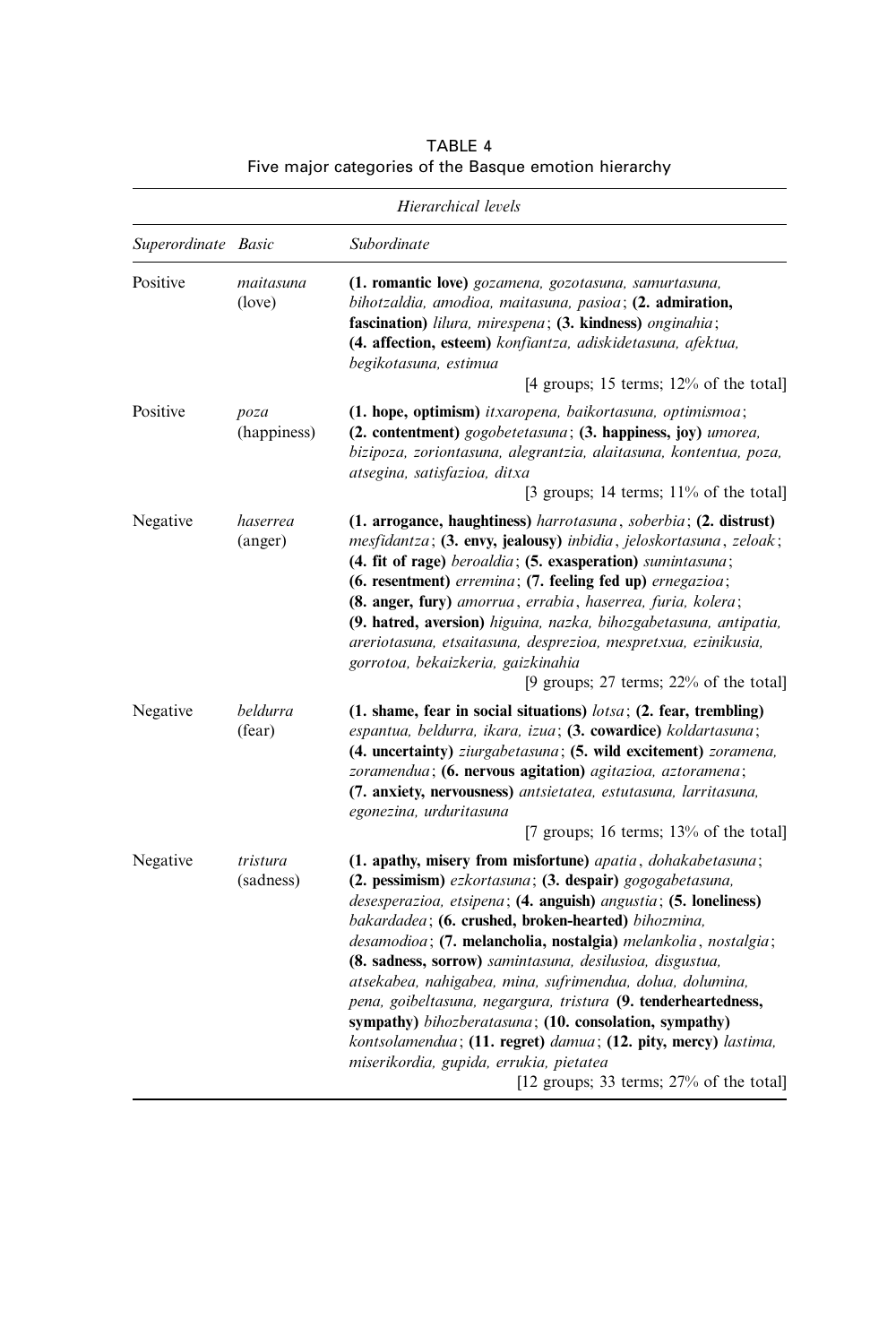#### Evaluation of the hypotheses

Inspection of Figure 1 as a whole reveals support for the first hypothesis. As in the American English and Indonesian hierarchies reported in previous articles, in the Basque emotion hierarchy there are two large categories at the superordinate level (hanging from high ''branches'' marked with squares in Figure 1), containing negative and positive emotions, respectively.

Among the major groups at the next level down are five that are recognisably the same as the five major groups in Tables 1 and 2, taken from the American and Indonesian studies. This result supports the second hypothesis. These five are designated with light grey boxes. From right to left, they are *maitasuna* (love), *poza* (joy/happiness), *urduritasunalbeldurra* (anxiety/fear), tristura (sadness), and gorrotoa/haserrea (hatred/anger). These five groups and their subcategories are summarised in Table 4 and discussed in more detail below.

There were also five other small groups, all on the positive side of the hierarchy, which are designated with darker grey boxes in the figure. Together, they accounted for  $15\%$  of the 124 emotion names (2-4% each). Their contents are summarised in Table 5. The left-most category in this set is clearly surprise (harridura). Its appearance as a distinct group, and its position near the positive-negative divide but clearly on the positive side duplicates what happened in the American study (Shaver et al., 1987). In both English and Basque, surprise is unusual in having few words associated with it and in naming an emotion that can be associated with either positive or negative feelings (i.e., there are both positive and negative surprises). Slightly more positive than negative emotions were sometimes placed in the

| Hierarchical levels |                                      |                                                                                                     |  |  |
|---------------------|--------------------------------------|-----------------------------------------------------------------------------------------------------|--|--|
| Superordinate Basic |                                      | Subordinate                                                                                         |  |  |
| Positive            | lasaitasuna<br>(tranquility)         | sosegua, baretasuna, lasaitasuna, trankiltasuna<br>[1 group: 4 terms: $3\%$ of the total]           |  |  |
| Positive            | irrika<br>(general desire)           | grina, desioa, irrika, nahia, gura<br>[1 group: 5 terms: $4\%$ of the total]                        |  |  |
| Positive            | adorea<br>(courage)                  | ziurtasuna; adorea, kemena, ausartasuna, beldurgabetasuna<br>[1 group: 5 terms: $4\%$ of the total] |  |  |
| Positive            | euskalduntasuna<br>(Basque identity) | abertzaletasuna, euskaltzaletasuna, herrimina<br>[1 group; 3 terms; $2\%$ of the total]             |  |  |
| Positive            | harridura<br>(surprise)              | harridura, txundidura<br>[1 group; 2 terms; $2\%$ of the total]                                     |  |  |

TABLE 5 Five additional positive categories in the Basque emotion hierarchy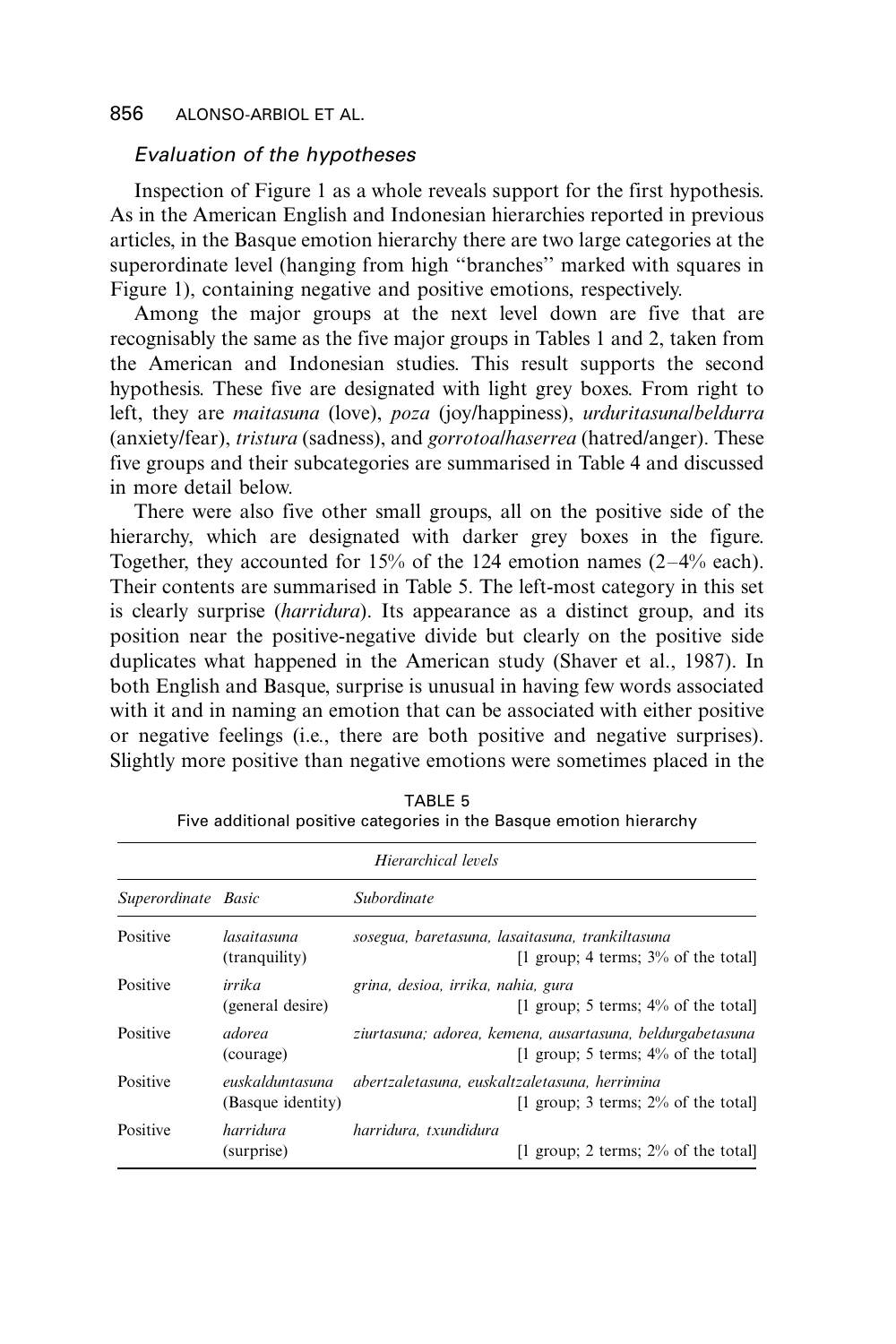same category with surprise, perhaps because of common experiences with surprise gifts and parties, but the surprise words were also often sorted into categories with fear-related words. This diverse set of associations results in the surprise category being near the middle of the positive-negative divide.

A second special group in the set of categories summarised in Table 5 has to do with Basque nationalism. As mentioned earlier, one of the words in this category, abertzaletasuna, refers to love for the Basque nation; another, euskaltzaletasuna, refers to love for the Basque language; the third, herrimina, means homesickness, generally used in the special sense of missing the Basque Country when separated from it. Like surprise, this special Basque category of emotions attaches itself to other positive emotions high up on the hierarchy because some participants viewed ''loving'' the Basque language and country as positive feelings, whereas others viewed them as related to negative feelings, such as sad feelings about the political situation of the Basque Country, wishing that political realities could be different from what they are, and so on.

A third small group, adorea (courage), contains, besides adorea itself, ziurtasuna (certitude), kemena (vigour), ausartasuna (bravery), and beldurgabetasuna (fearlessness), which is interesting because a similar group appeared within the happiness category in Indonesia (see Table 2) but not at all in the American set of positive emotions (Table 1). Two of the words in this category have Basque roots. Shweder and Haidt (2000) noted a similar category among nine or so basic emotions discussed in ancient Sanskrit, utsāha, which they translated as "heroism". Thus, this may be an important emotion that has been salient in many languages but is hypocognised (to use Levy's, 1973, term) in contemporary American English.

A fourth small group, irrika (desire/wishing) contains, besides irrika itself, grina (intense feeling), desioa (desire/yearning), nahia (wish/will), and gura (want/wish). There are somewhat similar terms in the love categories in American English (Table 1) and Indonesian (Table 2), but the terms are not quite as general as most of the ones in the *irrika* category in Basque, which emphasise yearning for something other than sexual consummation or satisfaction.

The final small positive category, *lasaitasuna* (tranquility), contains, besides lasaitasuna itself, sosegua (tranquility), baretasuna (calmness), and trankiltasuna (tranquility). There is a somewhat similar subordinate level category in Indonesian (called calmness/security in Table 2, but no similar category in American English (Table 1). According to Shweder and Haidt (2000), there was a similar category, sama, in ancient Sanskrit, which they call ''serenity/calm''. About this emotional state they write: ''Curiously, one of the faces that US graduate students seemed to identify without much difficulty is the Sanskrit face of serenity'' (p. 402). Thus, this may be another emotional state that is hypocognised, though recognisable, in the US.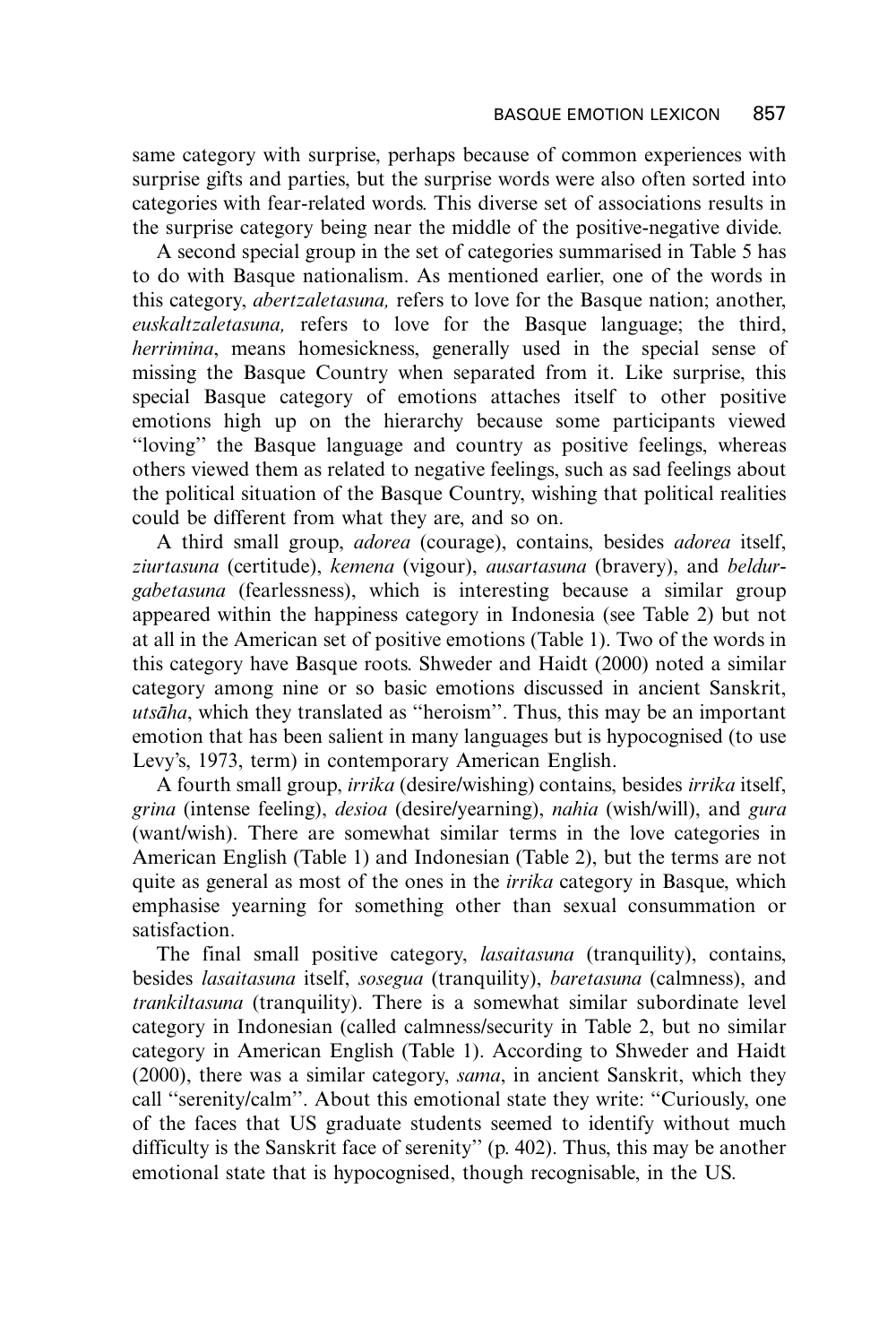By virtue of this fragmentation of positive emotions, the group we are calling joy/happiness ( $poza$ ), is smaller in the present study (14 terms, 11% of the total) than in either the American or the Indonesian study (25% and 21%, respectively). If some or all of the other small positive emotion categories were considered kinds of happiness, then the percentages would be roughly the same across all three studies. Within the *poza* category per se, there are three major subordinate categories: hope/optimism, contentment, and core joy/happiness, all of which appeared in the American study as well and two of which (core joy/happiness and contentment) appeared in the Indonesian study. Of the four small positive categories in the Basque hierarchy (setting aside Basque nationalism for a moment), tranquility also appeared in the Indonesian study; desire appeared in both the American and Indonesian studies, but more associated with love than with happiness; courage appeared in the Indonesian study; and, as mentioned above, surprise appeared in the American study.

Within the love (maitasuna) category there are separate subcategories concerned with romantic/sexual love and affection/esteem/fondness, which were also subcategories of love in the American and Indonesian studies. The relative size of the love category, 15 terms out of 124 (12%), is identical to the corresponding proportion in the American study but lower than the proportion of love words (21%) in the Indonesian study. The affectionate love group contains three separate subgroups concerned with admiration, fascination, and attraction; kindness; and affection/esteem, all issues covered as well in the American and Indonesian love categories.

The negative superordinate category contains two large subcategories, one of which quickly splits into two. Examination of the contents of the three large categories (designated with light grey boxes on the left side of Figure 1) indicates that they parallel the American English and Indonesian anger, sadness, and fear categories. This set of findings supports our second hypothesis. In both the American English and Indonesian studies, sadness and fear were also part of a single negative category distinguished from anger, but that category quickly split into two distinct groups at the next level. We therefore consider the Basque results, like the American and Indonesian results, to indicate that there are three large negative categories at the basic level: haserrea (anger), tristura/goibeltasuna (sadness), and beldurra (fear).

The Basque anger category (27 terms, 22% of the total) is very similar in relative size to the American (22%) and Indonesian (25%) anger categories. The issues of jealousy, envy, hatred, contempt, and exasperation, in addition to rage, are dealt with in all three languages. Interestingly, as in both the American and Indonesian studies, Basque anger includes disgust and contempt, which are often treated as distinct emotions (expressions) by researchers who focus on facial expressions (e.g., Ekman, 1992; Izard, 1991).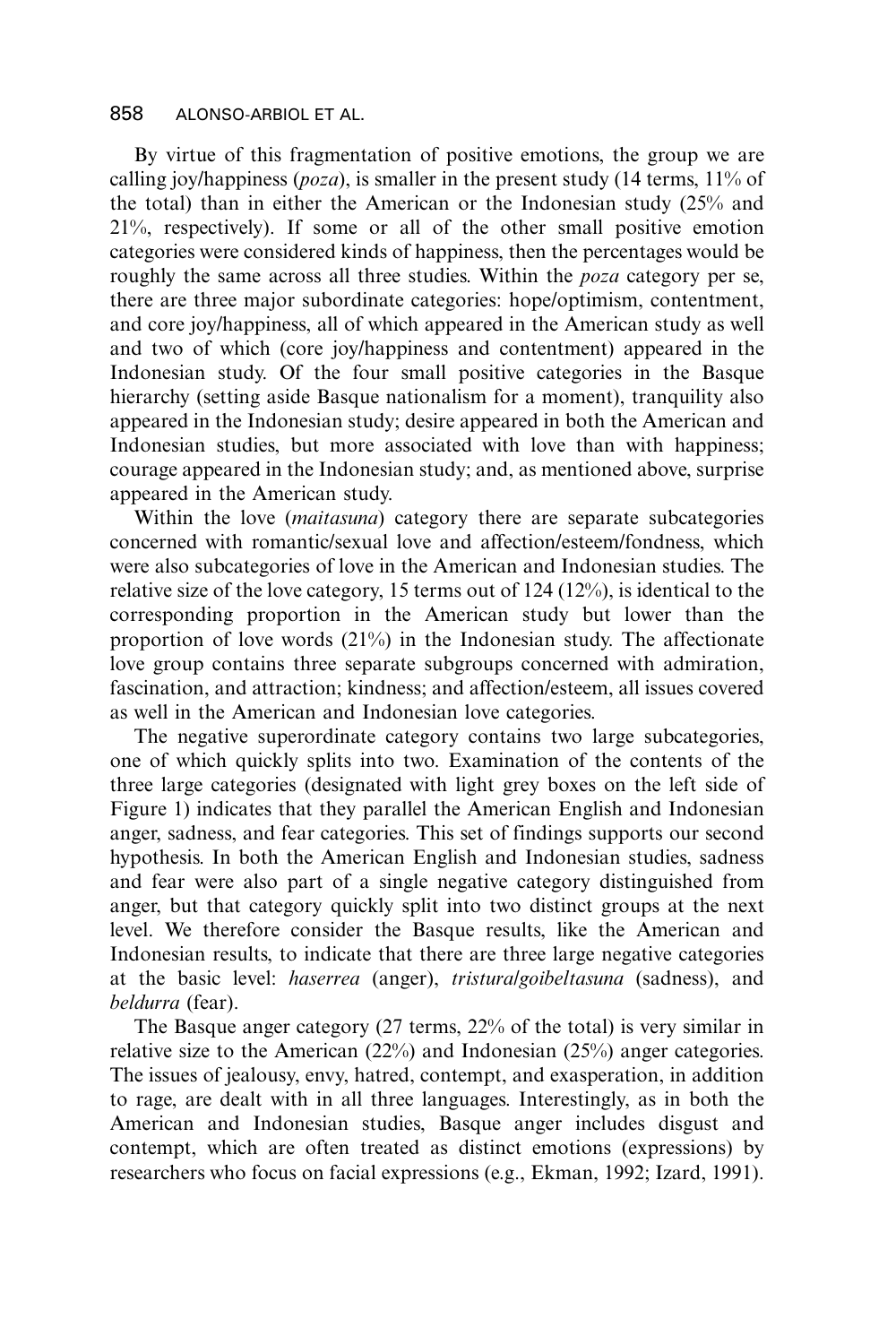In all three countries, being disgusted or contemptuous is viewed as a form of anger. Rozin and his associates (e.g., Rozin, Haidt, & McCauley, 1993) have shown how the literal meaning of disgust (a primitive reaction to bad tastes and smells  $-$  i.e., to stimuli that are "rotten") gets transformed, developmentally and culturally, into a more figurative meaning. Our results suggest that the figurative meaning is generally conceptualised as a form of anger, which may be why cross-cultural rating studies often document confusion between what are supposed to be distinguishable disgust and anger facial expressions (Russell, 1994).

The fear categories in the Basque Country, the US, and Indonesia are also similar in a number of ways. The Basque fear category contains 16 terms (13% of the total); the corresponding percentages for the US and Indonesia are also 13%. In all three cultures, the fear category contains both core fear and anxiety subcategories. In the Basque hierarchy, shame falls within the realm of fear and anxiety, whereas in the US and Indonesia it is part of sadness.

Finally, the sadness categories in the three languages are also quite similar. In the Basque data, there are 33 words in the sadness category (27%) of the total); the corresponding figures for the US and Indonesia are 28% and 20%. In all three cultures, the sadness category includes despair, grief, remorse, regret, pity, and sympathy.

As for the last hypothesis, concerning the linguistic history and composition of the Basque emotion lexicon, we can see in Table 3 that 58 words are probably ancient and pre-Roman,<sup>11</sup> 59 words are probably borrowed from other languages (especially Latin), 6 words have an uncertain origin, and one is a neologism (abertzaletasuna, ''Basque nationalism''). More important than the fact that roughly half of the emotion lexicon assessed in this study was borrowed from other languages is the fact that all major categories at the basic level (love, happiness, anger, fear, and sadness) correspond to the five major categories found in English and Indonesian, and all contain several ancient Basque terms. Moreover, even at the subordinate level, most of the emotion categories (70%) contained ancient Basque terms.<sup>12</sup>

 $11$  We view likely pre-Roman words as native terms. Only Latin and other Romance-language words were considered as non-native in the present study because it is uncertain what the other sources of Basque words might have been (e.g., Celtic or German or Iberian). Many emotion words are compounds or derivates. For compounds, all of the elements had to be native words for a word to be considered native. For instance, we considered  $\delta$ olumin(a) a borrowed word because its first element, *dolu*, is of Roman origin, even though the second element, *min*, is a native word. And we considered *bakardade(a)* a native word because the base of the derivative bakar is a native word, although the ending is from Latin, -tate  $(m)$ .<br><sup>12</sup> The absence of native words in a subgroup does not necessarily mean that there has never

been a native word to name that emotion. Sometimes a borrowed word, when introduced into a language, gradually replaces a native word with a similar meaning.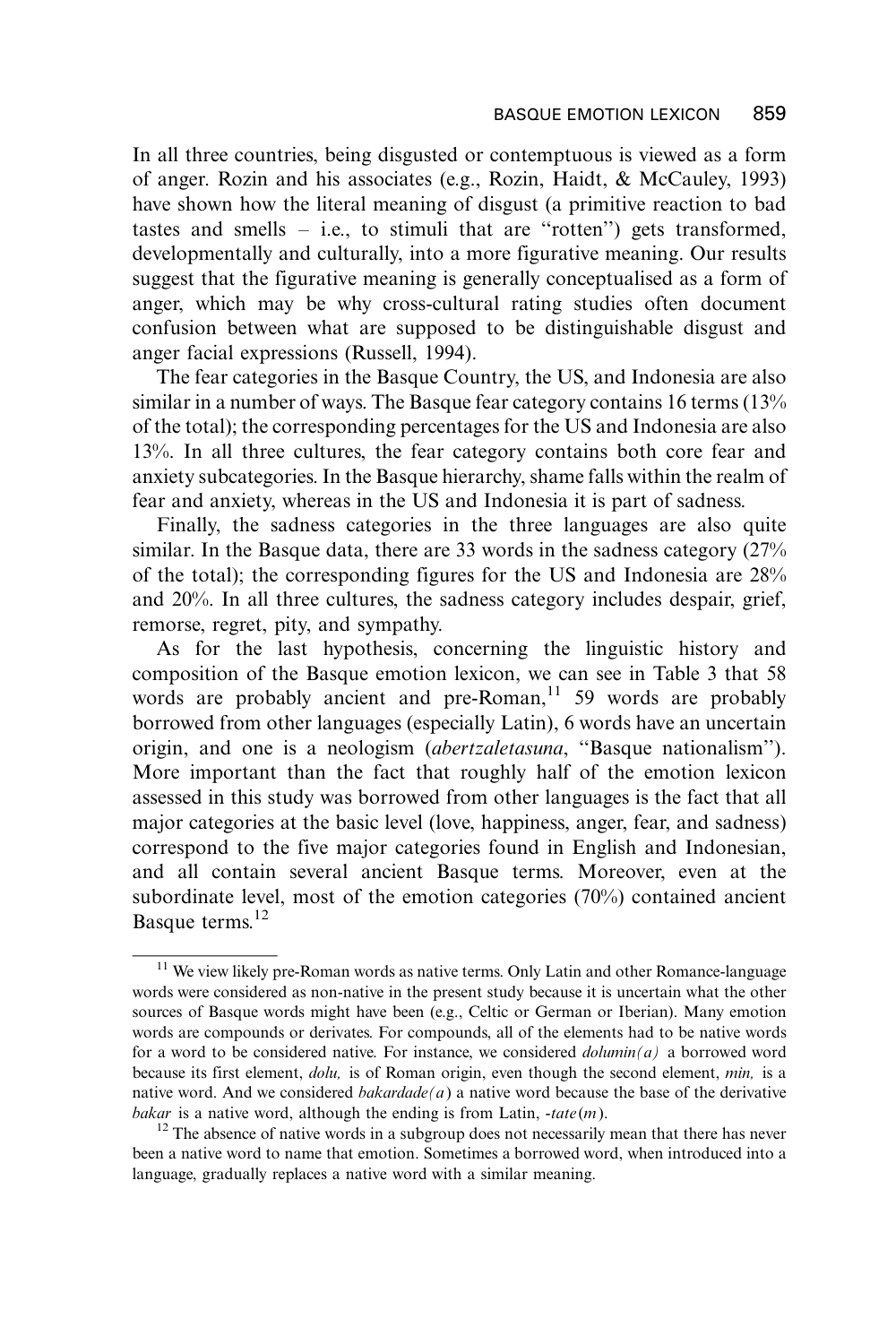#### Category names

In the paragraphs immediately above, we have used particular Basque

terms to label the basic level categories corresponding to love, happiness, anger, fear, and sadness in the US study (Shaver et al., 1987). These terms include the ones that those of us authors who are Basque would use for the categories, but we also took an empirical approach to naming the clusters, and the results are worth considering. For every term in each of the five major clusters, we computed the average number of co-occurrences with other members of its cluster as well as the average number of co-occurrences with noncategory members. The second number was then subtracted from the first, and the category members were arranged in terms of their category centrality, or prototypicality. The top five terms in each of the five lists are shown in Table 6. In three of the five cases, the category names chosen by the Basque authors – *maitasuna* (love), *poza* (happiness), and *tristura* (sadness)

| <b>Basic level category</b>          | Basque word                                                         | English translation                                                                                                                  |
|--------------------------------------|---------------------------------------------------------------------|--------------------------------------------------------------------------------------------------------------------------------------|
| maitasuna (love)                     | maitasuna<br>afektua<br>amodioa<br>adiskidetasuna<br>gozotasuna     | love<br>affection<br>love<br>friendship<br>sweet intimacy                                                                            |
| <i>poza</i> (happiness)              | poza<br>alaitasuna<br>kontentua<br>zoriontasuna<br>alegrantzia      | joy, delight, happiness<br>elation, happiness, joy<br>happiness<br>happiness<br>joy                                                  |
| urduritasunalbeldurra (anxiety/fear) | urduritasuna<br>larritasuna<br>estutasuna<br>ikara<br>izua          | nervousness, uneasiness, anxiety<br>anguish, anxiety<br>uneasiness, anxiety<br>scare, fright, terror<br>horror, fear, terror, fright |
| tristura (sadness)                   | tristura<br>negargura<br>pena<br>dolua<br>goibeltasuna              | sadness<br>tearfulness, urge to cry<br>sorrow<br>mourning, sorrow; regret, repentance<br>sadness                                     |
| gorrotoalhaserrea (hatred/anger)     | gorrotoa<br>etsaitasuna<br>ezinikusia<br>mespretxua<br>areriotasuna | hate<br>hostility, enmity<br>bitterness, ill will<br>scorn, contempt<br>enmity, hostility                                            |

TABLE 6 The five most prototypical terms for each of the basic level emotion categories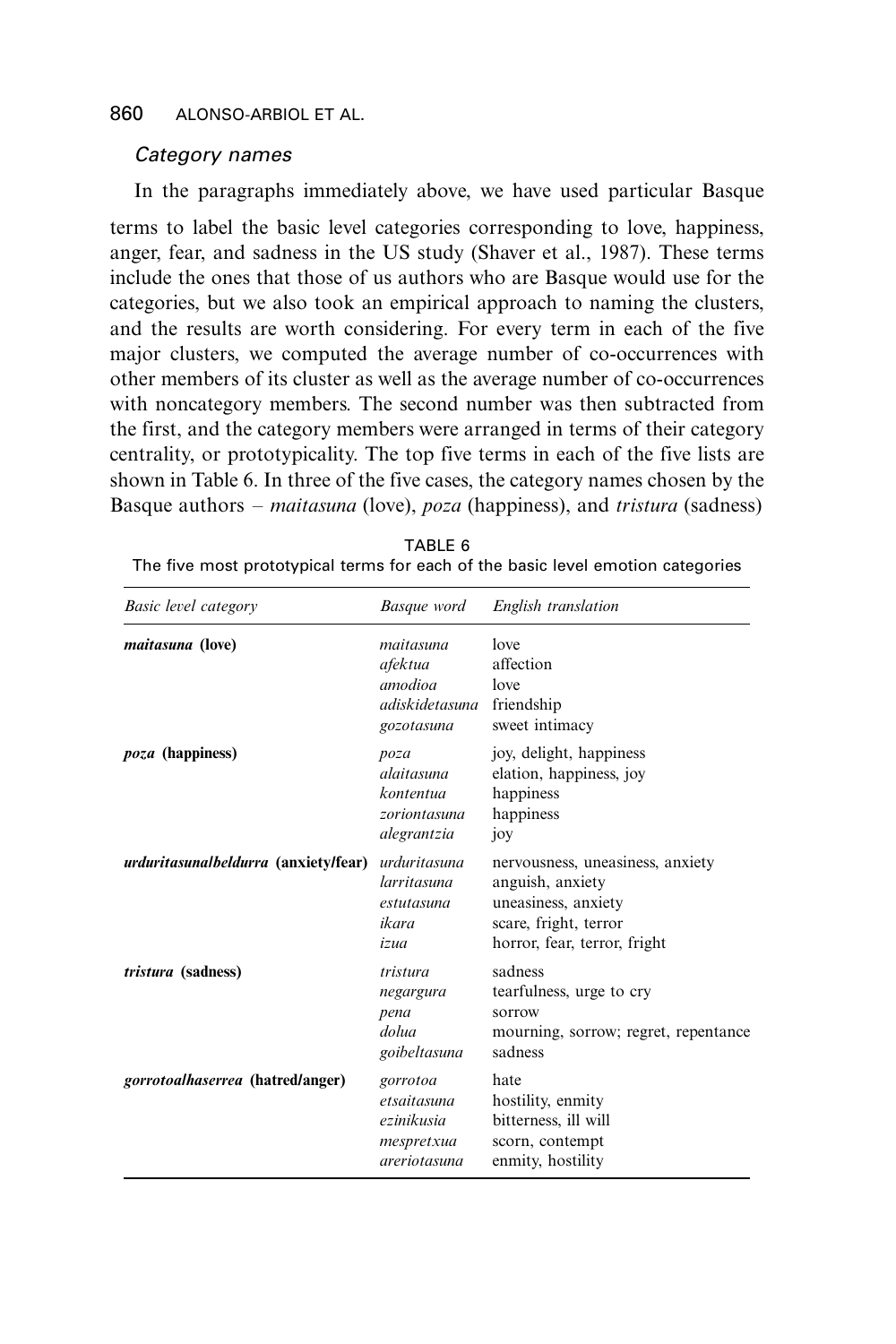appeared in first place empirically. For the other two basic categories (fear and anger), the empirical procedure produced different names than would have been chosen by the authors.

One somewhat unusual category name was urduritasuna/beldurra. As happened in Indonesia, the most prototypical member of what American psychologists call the "fear" category, urduritasuna (nervousness, uneasiness, anxiety), refers more to nervousness or anxiety than to fear, as do also the second and third most prototypical terms in the category. The word beldurra (fear), which was preferred by the authors, occupies the sixth position in the list and so is not shown in Table 6. This pre-eminence of words meaning anxiety reflects the slightly higher number of such words in the Basque ''fear'' category. This does not, we believe, mean that Basque people do not experience fear as Americans do, but the term beldurra, which professional psychologists might choose as the generic name for the entire category, refers more commonly, although not exclusively, to the fear someone would feel when exposed to an objective threat that might cause physical pain. Because physical fear is not so salient in contemporary society, there may be special emphasis now on other, milder, less concrete kinds of fear/anxiety (e.g., social anxiety, test anxiety, ambivalence, and moral anxiety). We decided to add the word beldurra to the category name because it captures the sense of the term fear often used in discussions of basic emotions by psychologists. (Other words meaning fear, such as ikara and izua, name a stronger form of fear.) But it remains of interest that a different word, urduritasuna, was chosen as the category name by a statistical procedure.

The other emotion category that ended up with a complex name was ''anger'', where the term preferred by the authors, haserrea (anger), placed ninth in the empirically determined list rather than first. The top five words refer more to hatred, the kind of hostility typically directed to a person or group. These words all came from the same subcategory of ''anger'', that is, the largest subcategory in that basic level group (containing 12 words). Interestingly, this subcategory included many ancient words, suggesting that it might have been especially salient as an early prototypical form of anger. In naming the ''anger'' category, we decided to include both the most prototypical term (gorrotoa, ''hatred'') and the generic one often used in professional psychology (haserrea, ''anger'') to facilitate comparisons with other languages and psychological literature, but it is worth noting that gorrotoa (hatred) may be a better term for the category in Basque.

# GENERAL DISCUSSION

At the superordinate level (positive vs. negative emotions), the Basque emotion hierarchy is quite similar to the American, Indonesian, and Chinese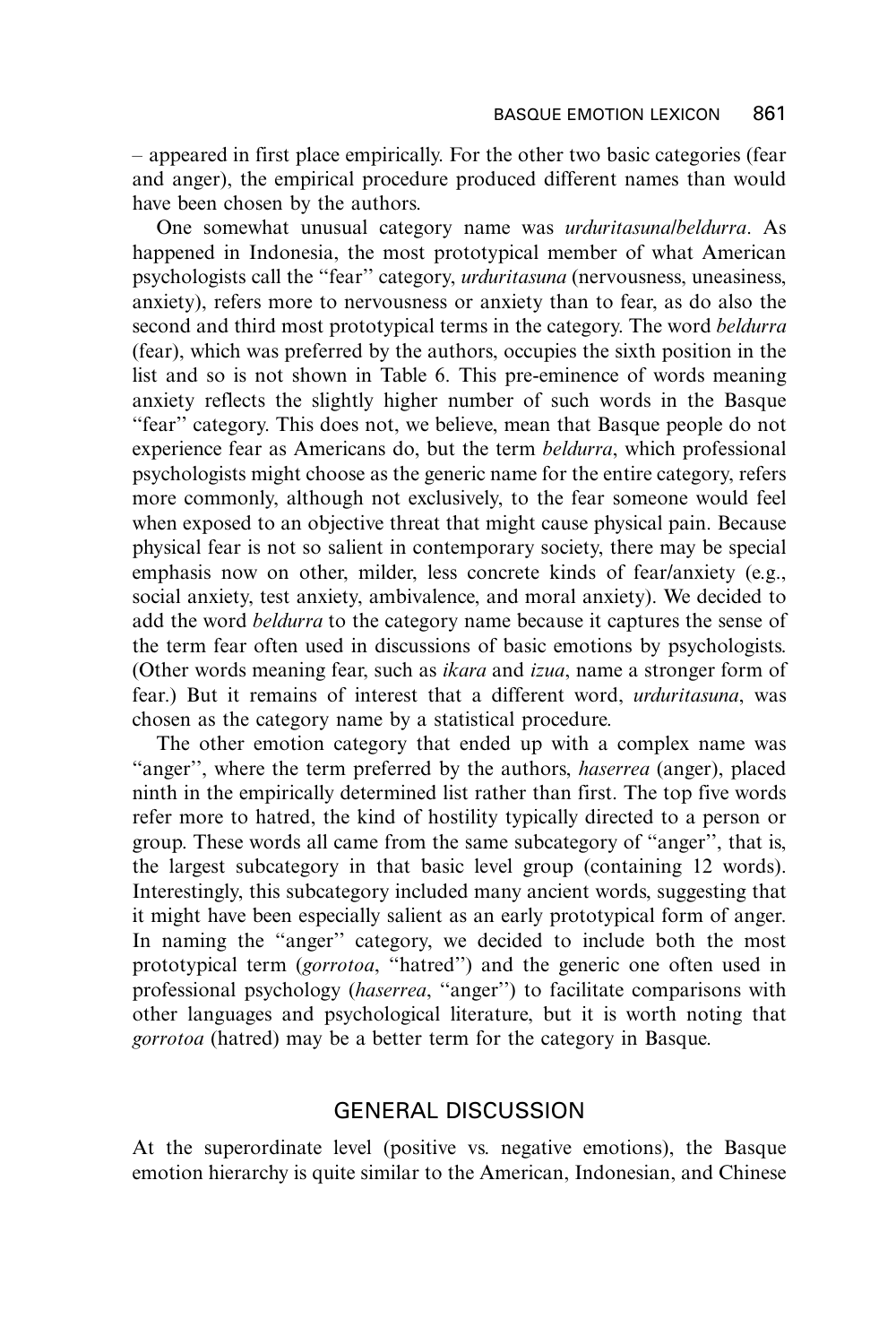hierarchies, suggesting that the distinction between positive and negative emotions is fundamental and cross-culturally universal. This fits with Wierzbicka's (1999) claim that most emotion names carry within their meaning one of two frequently recurring core semantic components: ''feel good'' and ''feel bad''. Because the terms used in our study of the Basque emotion lexicon consisted only of one's rated by Basque speakers as prototypical of the emotion domain and sorted by such speakers into groups that split primarily into positive and negative superordinate categories, we can be quite confident that emotions (a large category of mental states named in each of the languages we have studied so far, plus ancient Sanskrit) are viewed fundamentally in terms of positivity and negativity.

Also common among the American, Indonesian, and Basque results are five large basic level emotion categories: love and happiness within the positive superordinate category and anger, fear, and sadness within the negative superordinate category. In the Basque study, however, there were also five additional smaller positive categories: surprise, Basque nationalism, desire/wishing, courage, and tranquility. The existence of the surprise category is not unexpected; it appeared in the American study as well and is frequently listed among biologically basic emotions by researchers who study facial expressions. But the Basque identity category is unique among the findings of our several studies. In none of those studies did emotion words related to national identity or nationalism get included in the final pool of terms to be sorted. The issues of Basque separatism and cultural continuity are so important to the people who participated in our research (people, recall, who were selected because they were fluent in the Basque language) that modern emotion terms related to love for the Basque language and nation were viewed as naming prototypical emotions. This is an example of the way local concerns can shape a generally fairly universal conception of the emotion domain.

The other three small categories within the positive superordinate category – desire, courage, and tranquility – also indicate areas of difference, or at least different emphasis, in different cultures and languages. These are examples of what Levy (1973) called hyper- and hypocognition of certain kinds of emotions. American college students did not create distinct categories of emotions related to courage or tranquility, and they viewed desire mainly in terms of sexual longing. The Basque representation of these emotions was more similar both to that of Indonesian-speaking college students and writers of ancient Sanskrit. Thus, they may point to areas of emotion that have been hypocognised in American society and American psychology. (So far, no one has proposed a cross-cultural facial expression for tranquility, even though Shweder and Haidt, working from ancient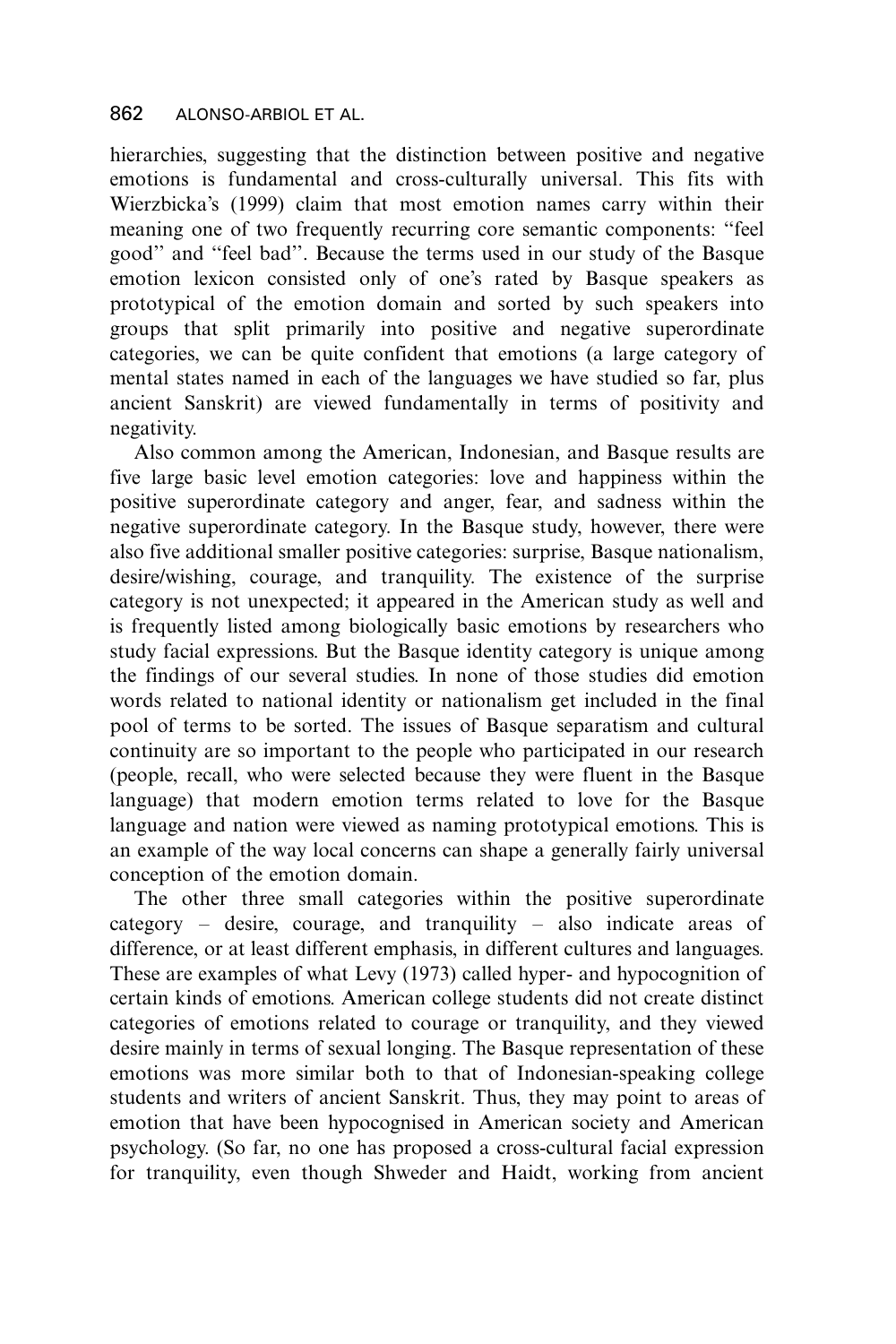Sanskrit texts, decided to see whether American students could recognise a tranquility expression and found that they could.)

Even considering these interesting cross-cultural differences, it is still important that the now-familiar five major emotion categories appeared again in the Basque data. Why might these five kinds of emotion be ''cognitively basic''? As mentioned by Shaver et al. (2001), the distinction between happiness and sadness corresponds to a fundamental issue in nearly every contemporary analysis of emotion: Emotions depend on a person getting or not getting what he or she wants (or, sometimes, getting or not getting what he or she does not want), with common implications for how the person feels, ''good'' or ''bad''. Wierzbicka (1999) included wanting and getting as components of a universal human semantics. In the psychology of learning, social exchange, and behaviour management, the distinctions between approach and avoidance, reward and punishment, and positive and negative reinforcement are fundamental, as they are in physiological psychology. As stated in a leading textbook (Westen, 1999, p. 233): ''Positive reinforcement occurs because a consequence *feels good*, negative reinforcement occurs because termination of an unpleasant event *feels better*, and punishment occurs because a consequence feels bad''.

The fear-anger distinction corresponds to the well-known distinction between fighting and fleeing (or freezing) in response to dangers and threats, another matter of great adaptive significance. From Cannon (1932) to the present (e.g., Panksepp, 1998), this distinction has been traced by physiological psychologists to particular pathways in the brain. The fight-flight distinction, like the happiness-sadness distinction, is a fundamental product of biological evolution that would be difficult for people in any culture at any time in history to overlook.

Love has been mentioned much less often than happiness, sadness, fear, and anger in lists of biologically basic emotions (Shaver, Morgan, & Wu, 1996), but clearly, sexual mating, reproduction, parenting, and maintaining relationships with kin and reciprocally altruistic relationships with friends and neighbors are fundamental issues for humans. As explained by attachment theorists (Cassidy & Shaver, 1999), evolution has equipped humans with an ''attachment behavioural system'' that increases the likelihood of survival and reproduction by maintaining a person's proximity to attachment figures relationship partners who provide protection and support. Because of the way the attachment behavioural system is constructed, loving someone is both highly pleasurable, when all goes well, and potentially very painful when attachment relationships are disrupted by separation or loss.

We predict that in future studies of other languages the same five basic emotions will appear, perhaps accompanied by others that are less prominent but also biologically universal but currently hypocognised in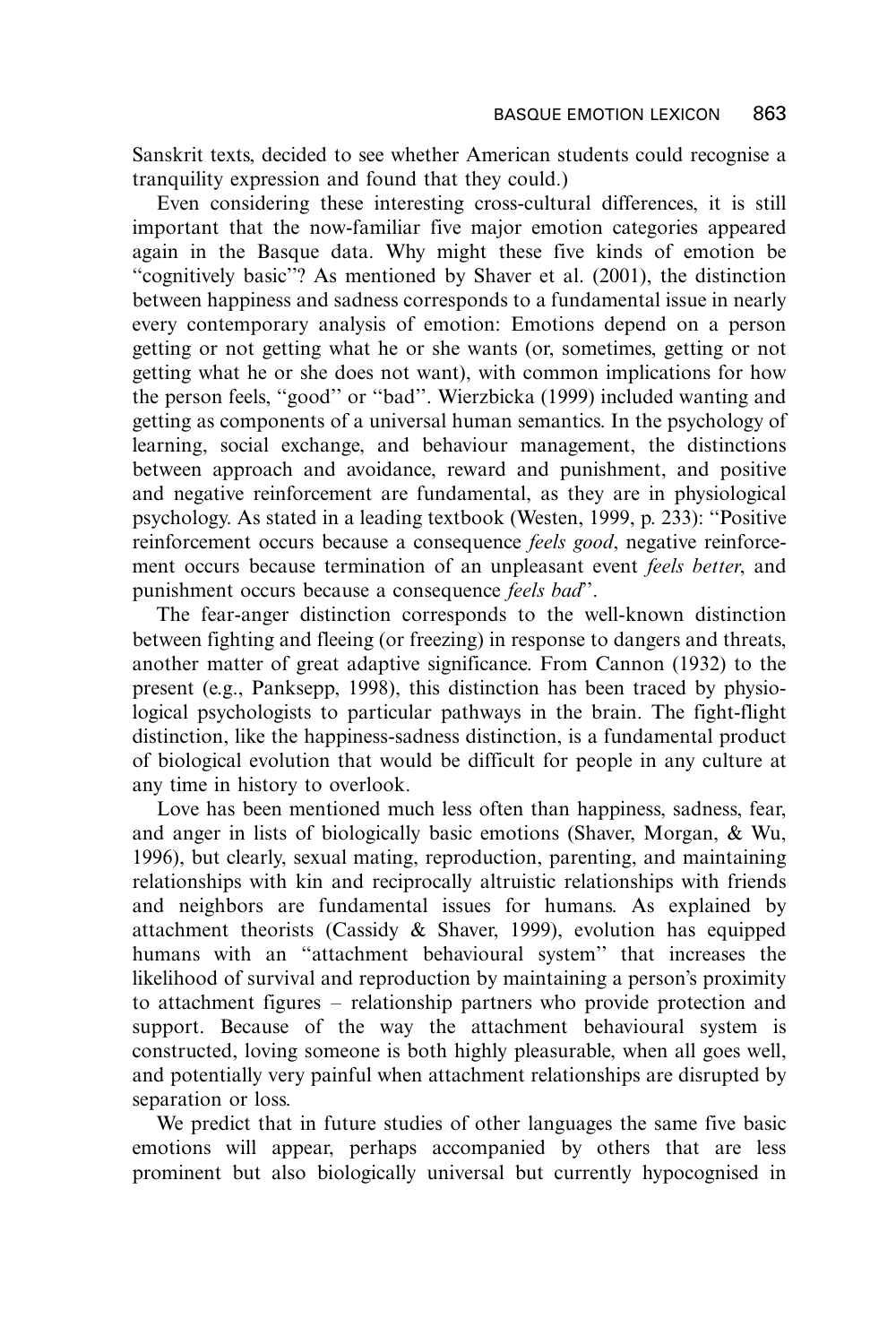the field of emotion. Future studies of additional languages, as well as other kinds of emotion research, are needed to clarify and flesh out the picture.

> Manuscript received 27 February 2003 Revised manuscript received 5 October 2004

## **REFERENCES**

- Aulestia, G., & White, L. (1992). Basque-English, English Basque dictionary. Reno: University of Nevada Press.
- Bretherton, I., & Beeghley, M. (1982). Talking about internal states: The acquisition of an explicit theory of mind. Developmental Psychology, 18, 906-912.
- Bretherton, I., Fritz, J., Zahn-Waxler, C., & Ridgeway, D. (1986). Learning to talk about emotions: A functionalist perspective. Child Development, 57, 529-548.
- Cannon, W. B. (1932). The wisdom of the body. New York: Norton.
- Cassidy, J., & Shaver, P. R. (Eds.). (1999). Handbook of attachment: Theory, research, and clinical applications. New York: Guilford Press.
- Ekman, P. (1992). An argument for basic emotions. Cognition and Emotion, 6, 169-200.
- Elhuyar (2000). Elhuyar Hiztegia [Elhuyar Dictionary]. Usurbil, Spain: Elhuyar Kultur Elkartea.
- Everitt, B. (1980). Cluster analysis (2nd ed.). New York: Halstead Press.
- Fehr, B., & Russell, J. A. (1984). Concept of emotion viewed from a prototype perspective. Journal of Experimental Psychology: General, 113, 464-486.
- Feldman Barrett, L., & Fossum, T. A. (2001). Mental representations of emotion knowledge. Cognition and Emotion,  $15$ ,  $333-363$ .
- Frijda, N. H., Markam, S., Sato, K., & Wiers, R. (1995). Emotions and emotion words. In J. A. Russell, et al. (Eds.), Everyday conceptions of emotion: An introduction to the psychology, anthropology and linguistics of emotion (pp.  $121-143$ ). Dordrecht: Kluwer.
- Hartigan, J. A. (1981). Cluster analysis. In W. J. Dixon (Ed.), *BMDP statistical software 1981* (pp. 447-463). Berkeley: University of California Press.
- Heider, K. G. (1991). Landscapes of emotion: Mapping three cultures of emotion in Indonesia. Cambridge, UK: Cambridge University Press.
- Izard, C. E. (1991). The psychology of emotions. New York: Plenum.
- Levy, R. I. (1973). Tahitians: Mind and experience in the Society Islands. Chicago: University of Chicago Press.
- Levy, R. I. (1984). The emotions in comparative perspective. In K. R. Scherer & P. Ekman (Eds.), Approaches to emotion (pp. 397-412). Hillsdale, NJ: Erlbaum.
- Lutz, C. A. (1988). Unnatural emotions: Everyday sentiments on a Micronesian atoll and their challenge to Western theory. Chicago: University of Chicago.
- Lutz, C. A., & White, G. M. (1986). The anthropology of emotions. Annual Review of Anthropology, 15, 405-436.
- Mathsoft (1999). S-Plus 2000 user's guide. Seattle, WA: Data Analysis Products Division, MathSoft.
- Morris, M. (1998). Morris student plus: euskara-ingelesa, English Basque. Donostia, Spain: Klaudio Harluxet Fundazioa.
- Ortony, A., Clore, G. L., & Foss, M. A. (1987). The referential structure of the affective lexicon. Cognitive Science,  $11$ ,  $341-364$ .
- Panksepp, J. (1998). Affective neuroscience: The foundations of animal and human emotions. New York: Oxford University Press.